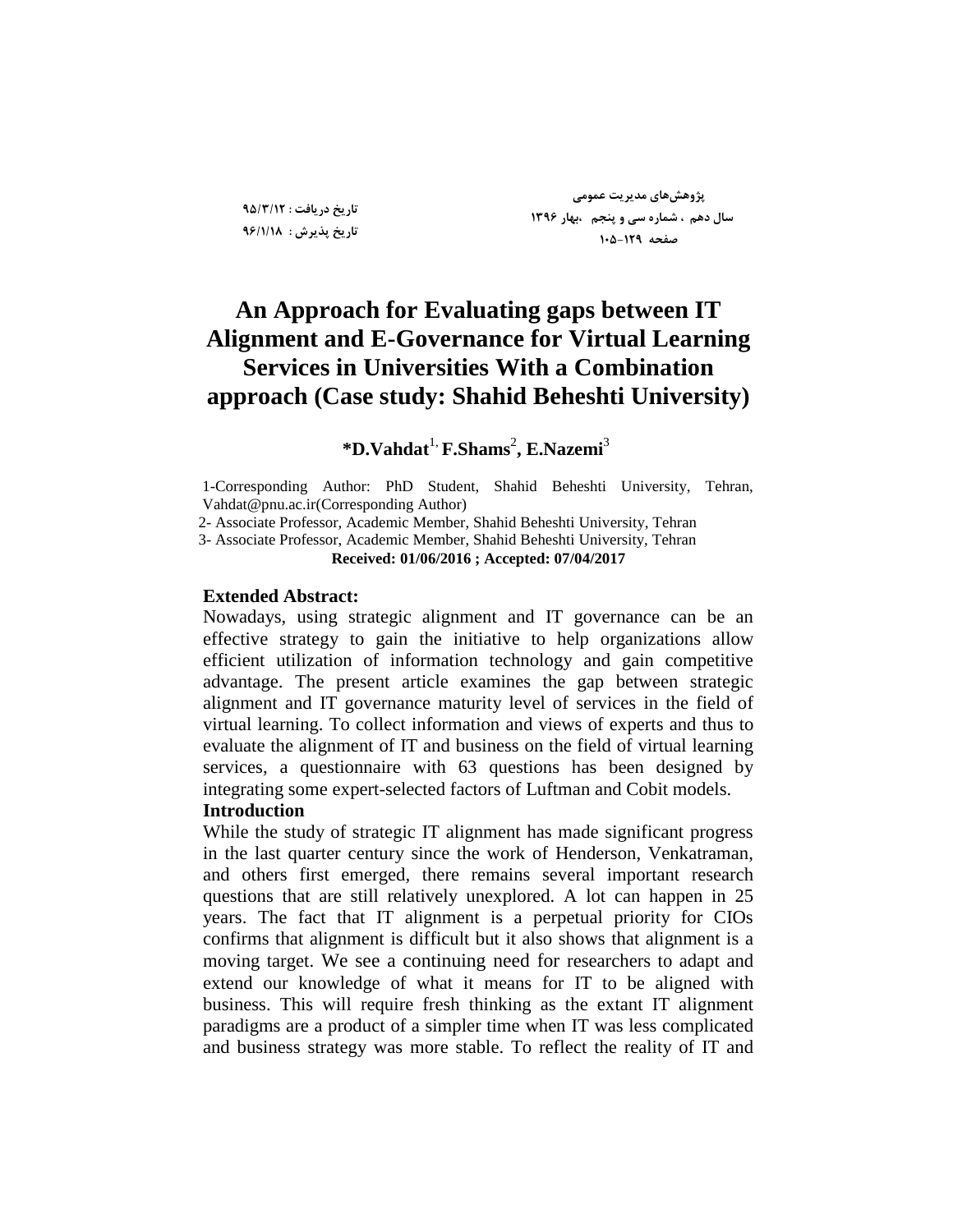business strategy in modern society, a new approach is needed to account for the ways that businesses are increasingly attempting to exploit synergies between corporate, strategic business unit, and functional-level activity (Coltman et al., 2015).

Further investigation into IT governance structural relationship to IT strategic alignment may contribute to existing knowledge as well as add practical know-how to managers and executives planning and developing IT governance is an effort to achieve IT strategic alignment (Hosseinbeik et al., 2011).

In summary, the present research is aimed to find the answer for the following questions: What is the relationship between strategic alignment and IT governance structures in E-learning services? What are the effects of IT governance structures on e-learning services based on a combined selective strategic alignment model?

### **Case study**

Since the field of research is very large, and since the objective of this study is to provide a way to assess the relationship between alignment of IT and IT governance in the field of e-learning services, we selected virtual leaning department of Shahid Beheshti University as a case study in a specified range with similar characteristics with other universities.

E-learning domain has three key elements: Teacher, Student and expert personnel, so we asked our questions from these selected experts. The sample of 28 professors, experts, assistants, professors and graduate students (PhD) were asked to answer our questions as expert panel.

### **Materials and Methods**

This study is quantitatively trying to explore IT/business alignment and the gap between as-is status with to-be status of e-learning services at universities.

### **Discussion and Results**

The radar view to show the Points of evaluation can be seen in figures 1 and 2. Figure 1 shows a radar graph with variables that have the best average (least gap between as-is status to target). Figure 2 and shows a radar graph with variables that have the least average (the greatest gap between as-is status to target)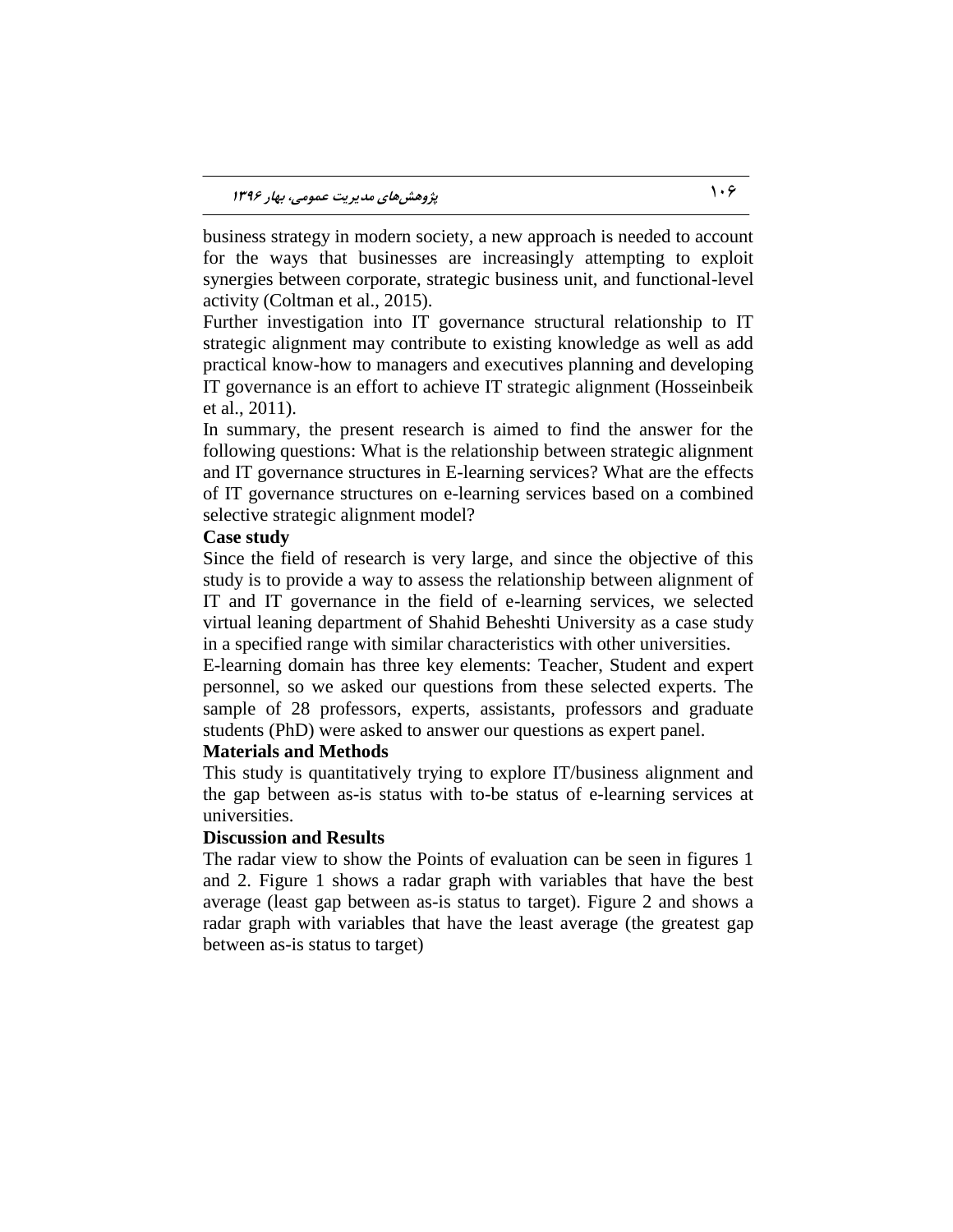

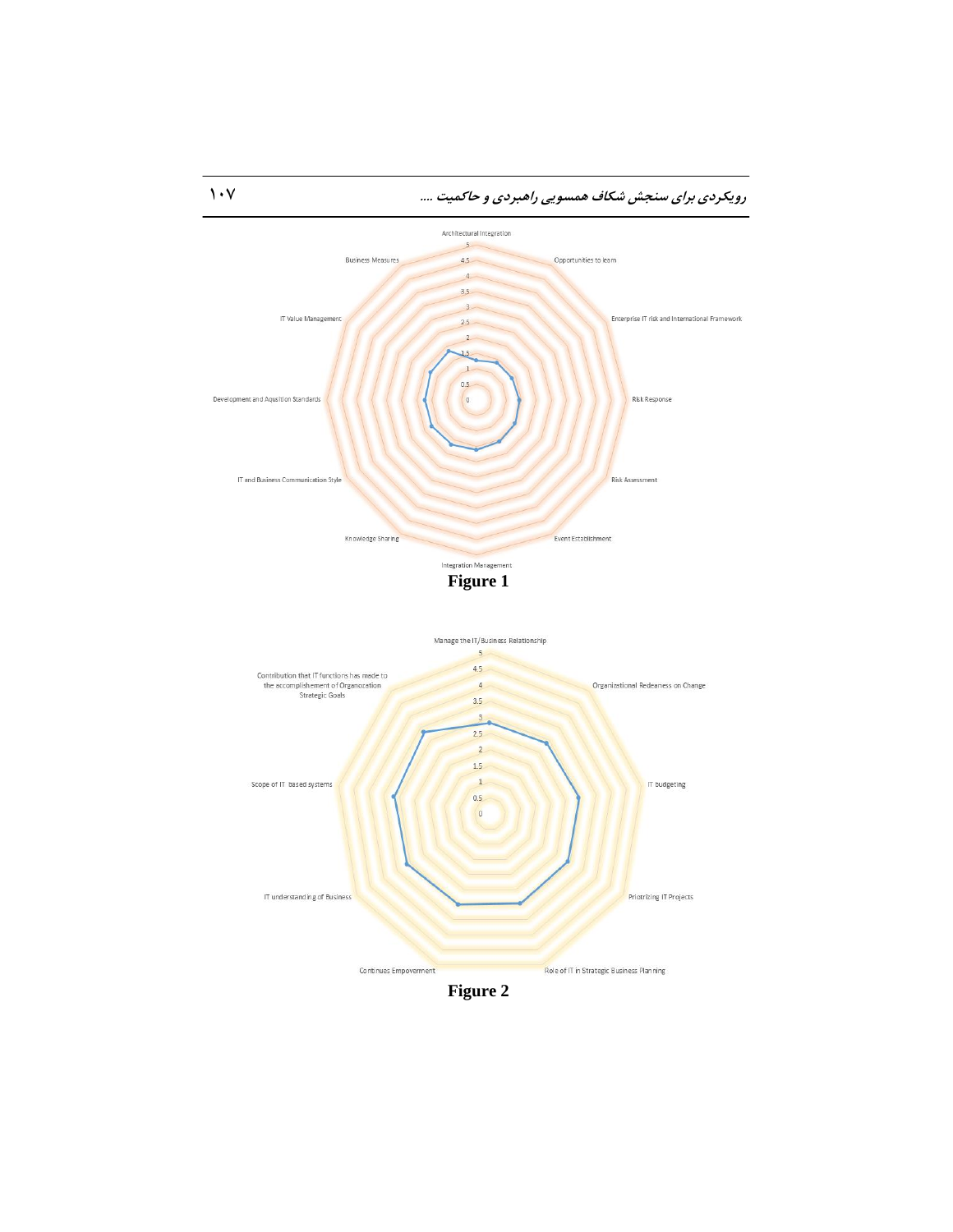### **Conclusion**

Survey results indicate that proper use of information technology to successfully reach the goals with mean of 3.33 and design and implementation of appropriate basic systems with the mean of 3.16 show the most important influence, and in contrast failure to use an integrated enterprise architecture for virtual learning processes with the mean of 1.27, and lack of attention to risk factors of IT and non-implementation of a framework of internal control with the mean of 1.38, has been the most weakness factors. Thus, it is clear over and over that to promote strategic alignment and IT governance in virtual learning, require more effort in enterprise architecture and other areas that have low scores. **Keywords:** Strategic alignment, IT-governance, Luftman Strategic

Alignment Model, Cobit Framework, Alignment maturity model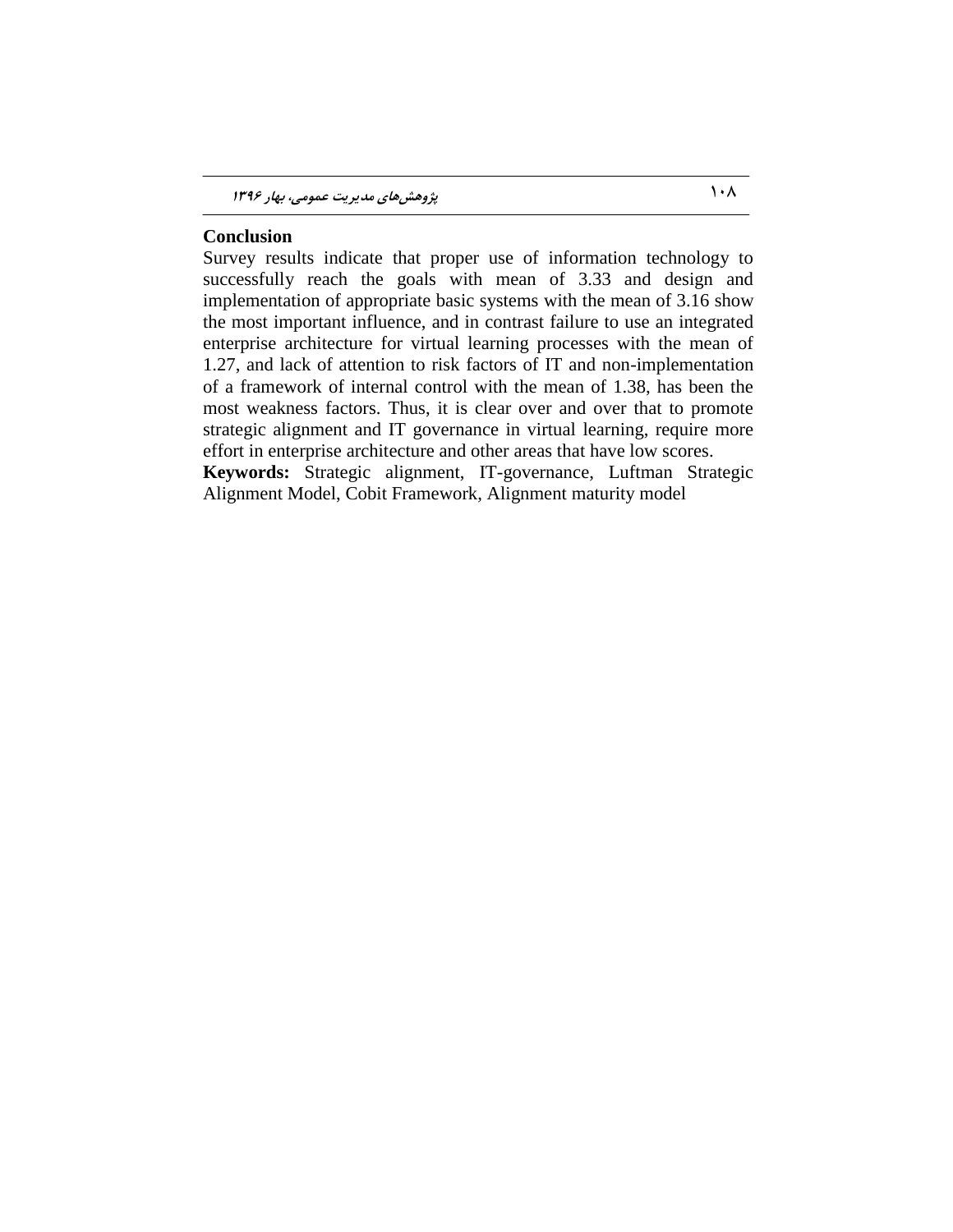# **رویکردی برای سنجش شکاف هنسویی راهبردی و حاکویت فناوری**- **اطالعات در حوزه سرویسهای آهوزش هجازی دانشگاهها هبتنی بر یک روش تلفیقی )هورد هطالعه: دانشگاه شهید بهشتی(**

**داود وحدت-دکتر فریدوى شوس-دکتر اسالم ناظوی**

### **چکیسٌ**

با بکارگیری همزمان همسویی راهبردی و حاکمیت فناوریاطلاعات می توان یک ابتکار عمل راهبــردی موثری بدست آورد تا به سازمانِها اجازه دهد به بهرهبرداری کارآمد از فناوریاطلاعــات و مزیــت رقــابتی **زست یاتىس. زر مقالٍ حاضز تٍ تزرسی ارتثاط میان َمسًیی راَثرززی ي سر ب تغرًا حاکمیرت فىرايری -** اطلاعات در حوزه سرویس&ای آموزش مجازی دانشگاهها پرداخته میشود. در این پژوهش بــا اســـتفاده از **اتشار پزسطىامٍ تٍ جمعآيری اطالعات ي وظزات کارضىاسان ارضرس ي ذثرزٌ زر ایره حرًسٌ زر 63 فراکتًر**  مختلف به صورت یک مدل تلفیقی از کوبیت و لوفتمن پرداخته و نتیجه ارزیابی میزان همسویی راهبــردی فناوریاطلاعات و کسبوکار حوزه سرویس**های آموزش مجازی را در دانشگاه شهیدبهشتی** بهعنوان مـورد مطالعه به صورت جداولی ارائه نمودهایم. بررسی نتایج نشان میدهد بکارگیری مناســب و ســهم فنــاوری-**اطالعات تزای مًفقیت زر رسیسن تٍ اَساف تا میاوگیه 3.33 ي َمچىیه طزاحری ي پیرازٌ سراسی مىاسرة سیستمَای پایٍای زر زاوطگاٌ تا میاوگیه 3.16 اس زیس پاسدزَىسگان مُمتزیه تاثیز را زاضتٍ ي زر مقاترل**  فاکتورهای عدم بکارگیری معماری سازمانی یکپارچه برای کلیه فرآیندهای آموزش مجازی با میانگین ۱.۲۷ **و عدم توجه به خطرپذیری فناوریاطلاعات و نبود یک چارچوب نظارت داخلی با میانگین ۱.۳۸، جزو نقــاط** ضعف بوده است و برای ارتقاء همسویی راهبردی و حاکمیت فناوریاطلاعات در آمــوزش،مجــازی، نیــاز بــه تلاش بیشتر در این زمینههاوسایر زمینههایی که نمره پایینی بدست آوردهاند، بیش از پیش روشــن مــی-**گززز.**

**واژه های کلیدی:** چارچوب کوبیت، حاکمیت فناوری اطلاعات، سطح بلوغ همسویی، مدل همسویی **راَثززی لًفتمه، َمسًیی راَثززی.**

 $\overline{a}$ 

<sup>\*</sup> نویسنده مسئول-دانشجوی مقطع دکترا، دانشکده مهندسی و علوم کامپیوتر، دانشگاه شهید بهشتی تهران [vahdat@pnu.ac.ir](mailto:vahdat@pnu.ac.ir)

<sup>\*\*</sup> دانشیار دانشکده مهندسی و علوم کامپیوتر، دانشگاه شهید بهشتی تهران

<sup>\*\*\*</sup> دانشیار دانشکده مهندسی و علوم کامپیوتر، دانشگاه شهید بهشتی تهران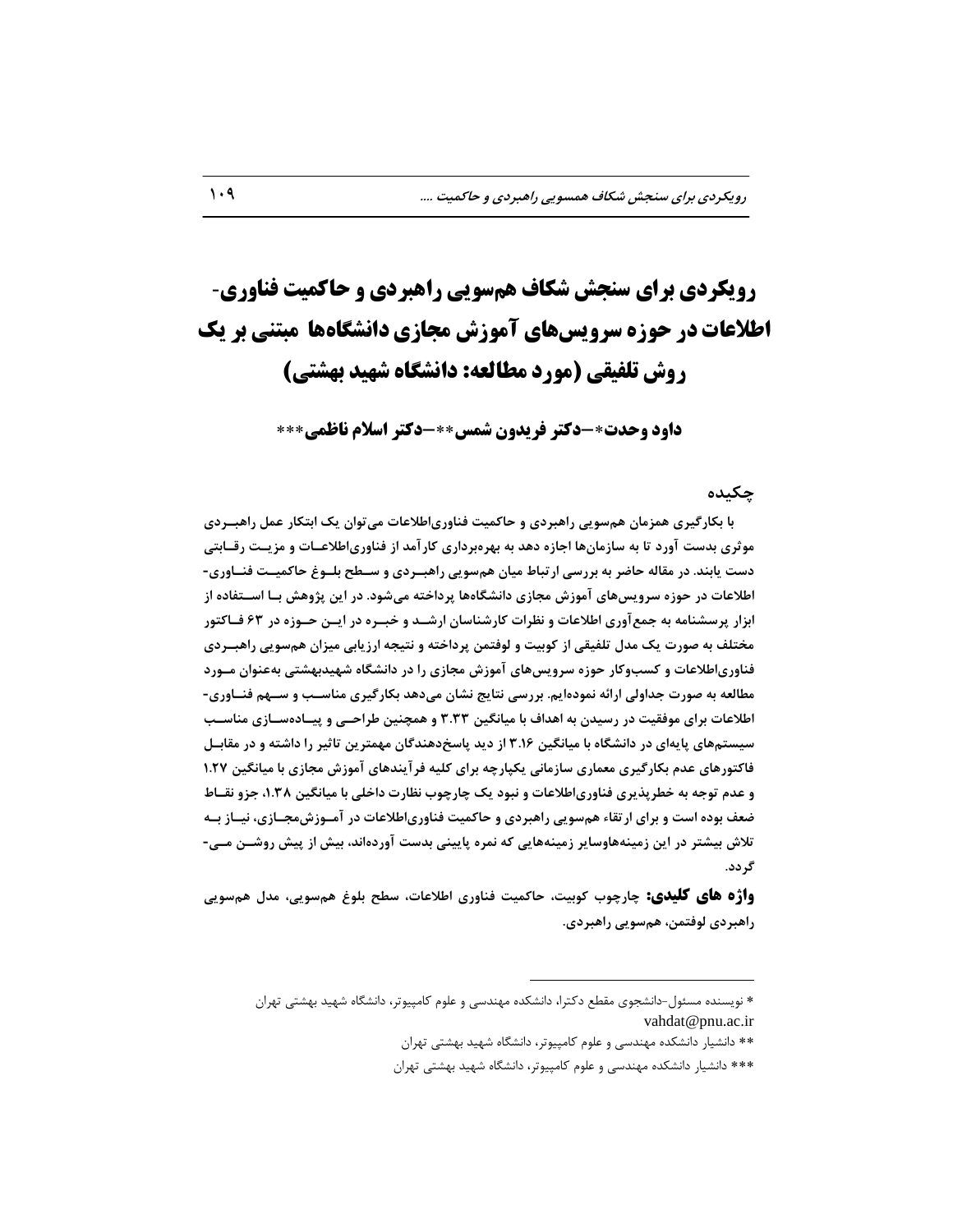### **مقسمٍ**

با توجه به رشد و توسعه همهجانبه فناوري|طلاعـات١ و نفـوذ آن در سـطوح مختلـف سازمانها، لزوم به کارگیری برنامههای راهبردی در حـوزه فنـاوریاطلاعـات بـیش از پـیش نمایان میشود. از این رو استفاده استراتژیک از فنـاوریاطلاعـات بـه عـاملی کلیـدی بـرای سازمانها جهت کسب مزیت رقابتی و همچنین همراسـتا نمـودن اسـتراتژیهـای فنـاوری-اطلاعات با اهداف سازمانی، تبدیل شده است *(تقوا و حاجی زاده، ۱۳۸۹).* در حوزه سرویس-های آموزش مجازی<sup>۲</sup> دانشگاهها نیز تدوین برنامه راهبـردی و بررسـی میـزان هـم٫راسـتایی فناوریاطلاعات میتواند به توسعه این دسته از فعالیتها و برنامهها کمک کند.

سازمانها برای توسعه اثربخش در هر کدام از قسمتهای خود نیاز به تحـول و بالنــدگی برای ایجاد توازن در رشد مولفههای مختلـف دارنـد، در غیـر اینصـورت هـم٫اسـتایی میـان مولفهها ایجاد نخواهد شد و با وجود عدم رشد متـوازن در کلیــه بخــش۵مـا، ســازمانِهـا بــه اثربخشی لازم نخواهند رسید *(یعقوبی و همکاران، ۱۳۹۵).* لذا از اولین گامهایی کـه در هـر سازمانی بایستی برداشته شود ایجاد همراستایی بین برنامهریزی راهبردی فناوری اطلاعـات و برنامه جامع سازمان است. هرسازمانی پیش از صرف هزینه جهت تـدوین و پیـادهسـازی برنامههای راهبردی فناوری اطلاعات ، لازم است توانمندیهای خود را برای همراستا نمودن فناوریاطلاعات و كسبوكار در بخشهای مختلف مورد ارزیابی قرار دهد و در صورت وجـود كاستی ها به رفع و بهبود آن ها اقدام نماید *(Hosseinbeik et al., 2011).* 

همراستایی راهبردی فناوری اطلاعات درگیری مشترک راهبردها، برنامـههـا، فرآینـدها، سرمایه گذاریها و تصمیم گیـریهـای کلیـه واحـدهای فنـاوری اطلاعـات بـرای حمایـت از عملکرد و مفهوم کلی اهداف و مقاصد سازمان میباشد. به عبـارت دیگـر، کلیـه مؤسسـات و واحدهای عملیاتی فناوریاطلاعات باید فعالانه از مأموریت، چشمانداز، اهداف و راهبردهـای سازمان حمایت کنند. اجرای همراستایی راهبردی ِ مستلزم ادغــام کلیــه اجــزاء ســازمانی (از جمله بخشهای عملیات، مالی، منابع انسانی و فناوری اطلاعات) برای حمایـت هماهنـگ از هفَْم، اّذاف ٍ هقبكذ ملی ػبصهبى اػت )*2015 .,al et Coltman*).

حاکمیت فناوری اطلاعات هماهنگی فناوری اطلاعات با سـازمان، اسـتفاده مسـئولانه از منابع فناوریاطلاعات و مدیریت ریسکـهای فناوری|طلاعات را تضمین مـی کنـد. در جهـان

 $\overline{a}$ 

1-Information Technology 2-Virtual Learning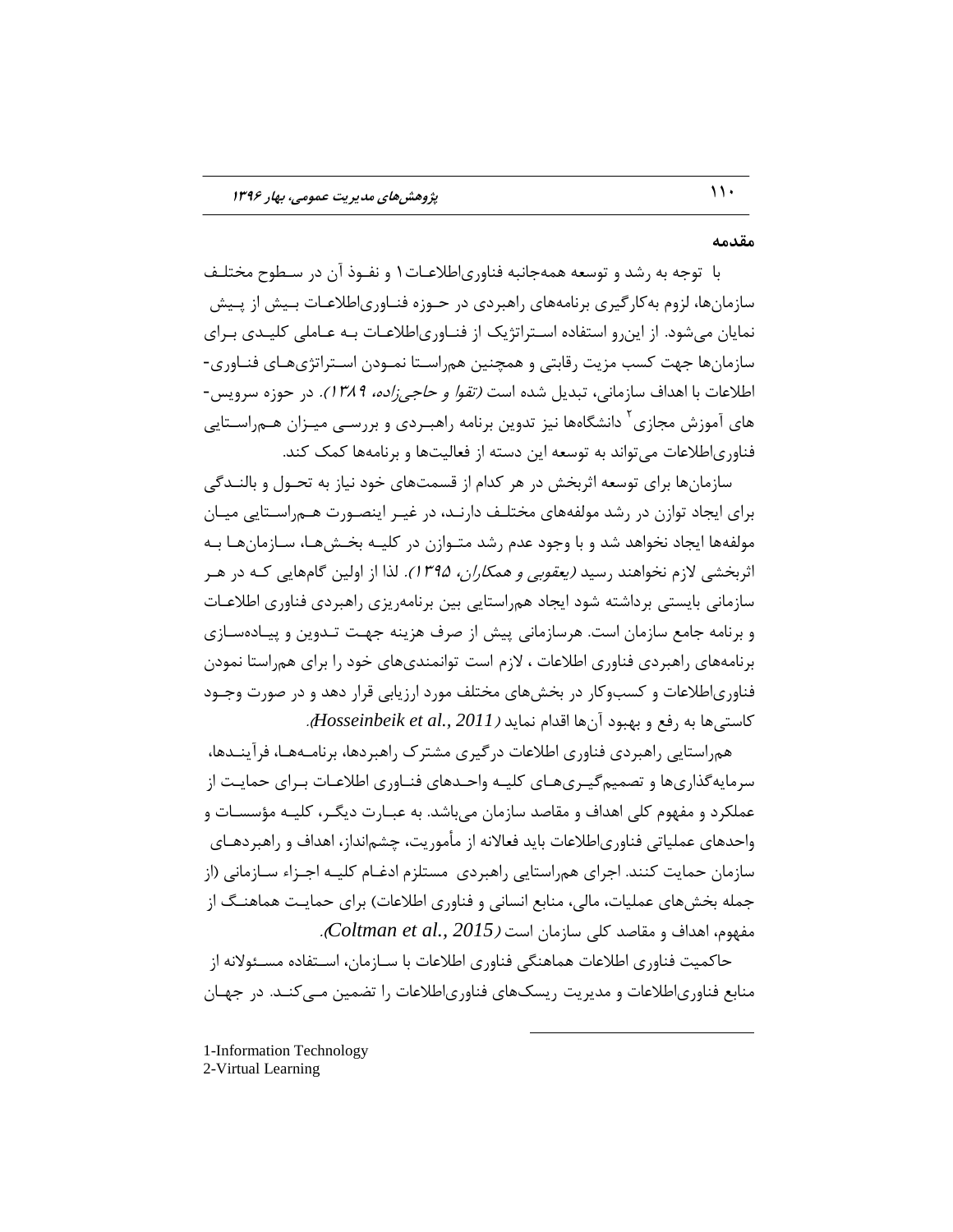امروز فناوریاطلاعات بهعنوان بخش بنیادی یـک سـازمان محسـوب مـی شـود و حاکمیـت فناوریاطلاعات یک بخش ضروری از کـل حاکمیـت سـازمان بـهشـمار مـیآیـد. بنـابراین حاکمیت فناوریاطلاعات را نباید به عنوان یک نهاد مجزا تلقی نمود *(Group, 2015).* 

دو معیار برای حاکمیت فناوریاطلاعات وجود دارد. اولین معیار مشخص می کند کـه بـه چه میزان فناوری|طلاعـات، ارزش کسـبوکـار را افـزایش مـی،دهـد (ناشـی ازهـم,راسـتایی راهبردی) و دوم اینکه ریسک@ای فناوریاطلاعات به چه میزان کاهش می یابد. برخی منابع حاكميت فناوری اطلاعات را بهصورت یک چرخه حیات نشـان مـی دهنـد كـه هرگـز پایـان نمیپذیرد و در هر زمانی قابل دسترسی است (موسسه ITGI، ۲۰۰۷).

هر چرخه با همراستایی راهبرد در سراسر سازمان آغاز میشـود، سـپس در مرحلـه دوم راهبرد در جهت تضمین ارائه ارزش مورد انتظار و کاهش ریسک@ پیادهسازی مـی شـود. در مرحله سوم، راهبردها در فواصل منظم بازبینی شده و نتایج مورد سنجش قرار می گیرند. در همین مرحله گزارشات، تهیه و پیگیریهای لازم انجام میشـود. نهایتـاً، راهبـرد را بایـد در صورت لزوم به طور سالیانه مورد ارزیابی قرار داده و در صورت نیاز مجدداً همسوسازی نمود .)*Hosseinbeik, 2011*(

در این پژوهش در صدد ارزیابی کارآمد سطح همسویی راهبردی در حوزه سرویسهـای آموزش مجازى دانشگاهها، و راهی براى رسـیدن بـه یـک سـطح بهینــه بلــوغ هــمســویی و وسیلهای برای حفظ همسویی راهبردی و همچنـین بررسـی رابطـه سـاختارهای حاکمیـت فناوری اطلاعات و همسویی راهبردی هستیم. اینکـه ارتبـاط بـین هـمسـویی راهبـردی بـا ساختارهای حاکمیت فناوریاطلاعات در حوزه سـرویس هـای آمـوزش مجـازی دانشـگاههـا چیست؟ میـزان تـأثیر عناصـر سـاختاری حاکمیـت فنـاوری|طلاعـات در آمـوزش مجـازی دانشگاهها بر هم سویی راهبردی بر مبنای مدل تلفیقی مورد نظر چه میزان است؟

## مبان*ی* نظری و پیشینه پژوهش

همراستایی فناوری اطلاعات و کسبوکار، اغلب بـه عنـوان یکـی از چـالشهـا و مسـائل اصلی مدیران فناوری اطلاعات مطرح میشود. برای واژه همراسـتایی یـا هـمسـویی، معـانی متعددی مانند یکپـارچگی، اتصـال، هـارمونی، ارتبـاط یـا پیوسـتگی وجـود دارد *(مانیـان و* ه*مکاران، 1۳۹۳)*. مهمترین مدلّهای همسویی یا همراستایی راهبردی ارائه شده که برخی از آنها سالانه نسخه به روز شدهای هم ارائه می کنند، در ادامه متن بیان شده و خلاصـه آن در جدول ١ آمده است.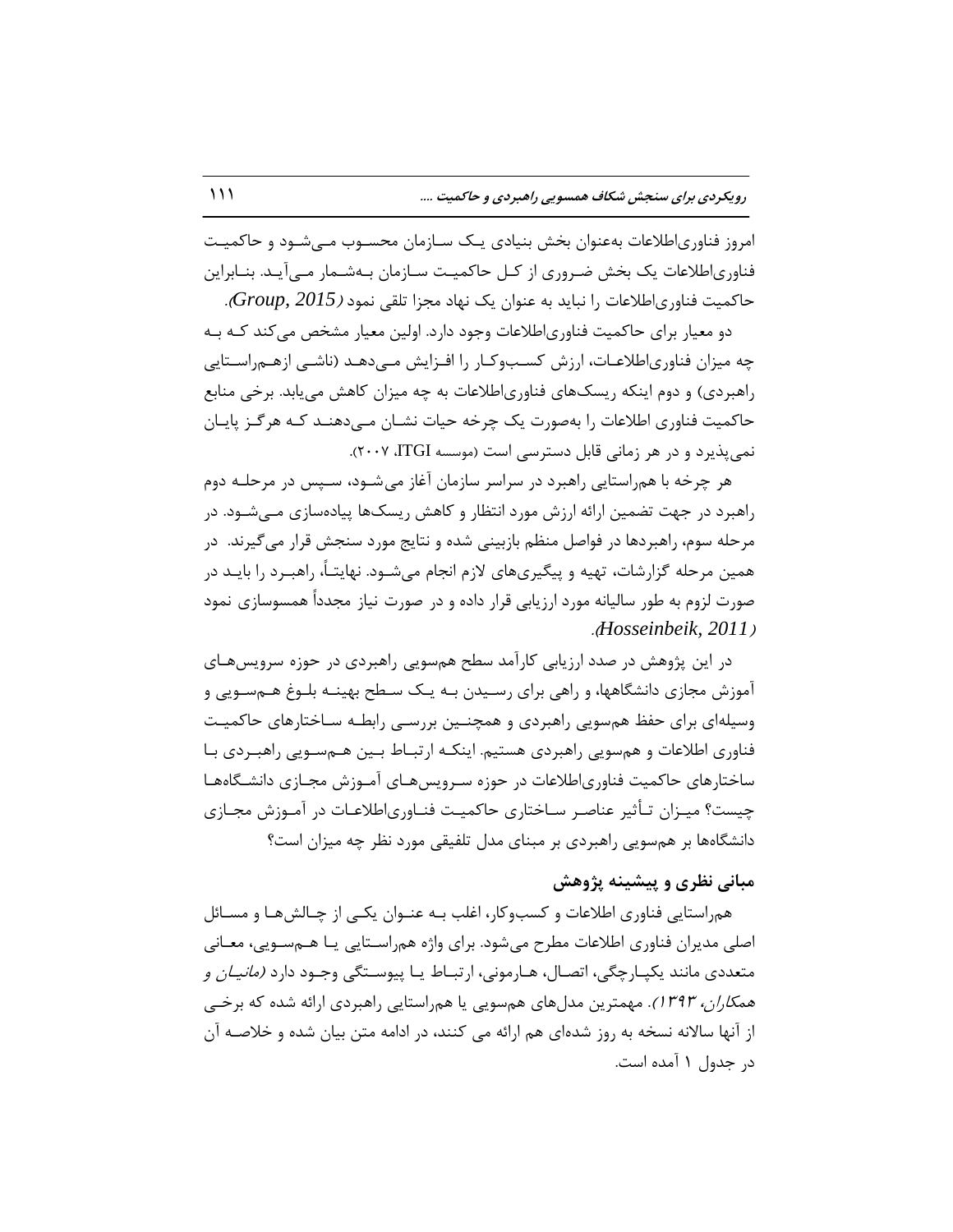112 **پژيَصَای مسیزیت عمًمی، تُار 1396**

| توضيحات مدل                                                                                                                                                                                                                                                       | محقق و سال                                               | مدل              | ردية. |
|-------------------------------------------------------------------------------------------------------------------------------------------------------------------------------------------------------------------------------------------------------------------|----------------------------------------------------------|------------------|-------|
| دارای دو ناحیه کسب و کار و فناوریاطلاعات است. البته تاثیر حاکمیت<br>فناوریاطلاعات بر فرآیند همسویی راهبردی را در نظر نگرفته است.                                                                                                                                  | هندرسون و<br>ونكار تمن، ۱۹۹۳                             | SAM              | ١     |
| بر اساس مدل اولیه ارائه شده SAM انجام شده است و برخی اشکالات<br>آنرا برطرف کرده است، ولی کامل و جامع نیست و در برخی سازمانها<br>کاربرد دارد. همچنین این مدل بهجای فناوری اطلاعات محصول محور، بر<br>راهبرد مبتنی بر مشتری تمرکز دارد.                              | ويل و برودبنت،<br>۱۹۹۸                                   | ويل و<br>برودبنت | ٢     |
| مدل اولیه ارائه شده در سال ۱۹۹۹ عمدتا بر روی عملکرد سازمان متمرکز<br>بود، اما در سال ۲۰۰۸ با رفع برخی اشکالات وارده بر مدل، اصلاحاتی برای<br>هم سویی فرآیندهای راهبردی کسب و کار برای خلف ارزش ارائه نمود، ولی<br>باز هم جامع نبود.                               | تالون، ۱۹۹۹ و ۲۰۰۸                                       | تالون            | ٣     |
| بر اساس پنج عامل اصلی ساختار، فرآیندهای مدیریت، افراد و نقشها،<br>فناوري و راهبرد ارائه شده بود و اين مدل نشان ميدهد رابطه بين فناوري<br>و راهبرد به صورت ساده یا مستقیم نیست و میتواند تحت تأثیر فرهنگ<br>سازمانی قرار بگیرد.                                    | کلارک، ۱۹۹۴                                              | اسكات<br>مورتون  | ۴     |
| در سه فاز و دارای دوازده گام اجرایی بوده و در آن نشان داده شده است<br>که عدم همسویی متاثر از تغییرات ( داخلی یا خارجی) میتواند باشد.                                                                                                                              | کازمن و چن، ۲۰۰۲                                         | کازمن و<br>چن    | ۵     |
| دارای شش معایر بوده و سازمان را در یکی از پنج سطح بلوغ مورد ارزیابی<br>قرار میدهد و یکی از پرکاربردترین روشها به منظور سنجش بلوغ<br>همسویی راهبردی محسوب میشود و بیشتر تمرکز آن بر سازمان است و<br>طی سال ۲۰۱۰ تا ۲۰۱۷ در پژوهشهای بسیاری مورد استفاده قرار گرفته | لوفتمن و كمپاياه،<br>$\mathbf{Y} \cdot \cdot \mathbf{Y}$ | لوفتمن           | ۶     |
| چهار گروه از منابع را تعریف میکند که بایستی در جهت ارائه اطلاعات<br>مورد نیاز مدیریت شوند. عمده تمرکز آن بر فرآیندهای فناوری اطلاعات<br>است و تا سال ۲۰۱۷ هر ساله اصلاحات جدیدی به آن اضافه شده است.                                                              | <b>T…V JTGI</b>                                          | كوبيت            | Y     |

جدول ۱: مهمترین مدلهای راهبردی ارائه شده برای همراستایی کسبوکار و فناوریاطلاعات

## ■ مدل همراستایی بلوغ لوفتمن

مدلّهای مختلفی برای سنجش میزان همسویی بین فناوریاطلاعات و کسبوکار توسط محققان پیشنهاد شده است. اما معروفیت و محبوبیت هیچیک بهاندازه مدل بلوغ لوفتمن که سطح همراستایی فناوریاطلاعات و کسبوکار را مورد ارزیابی قرار میدهد، نیست. مدل اولیه همراستایی که توسط لوفتمن و همکارانش در سال ۲۰۰۰ تهیه گردید، یکی از مشهورترین مدلهای ارزیابی کیفی در زمینه سنجش شکاف و همراستایی است.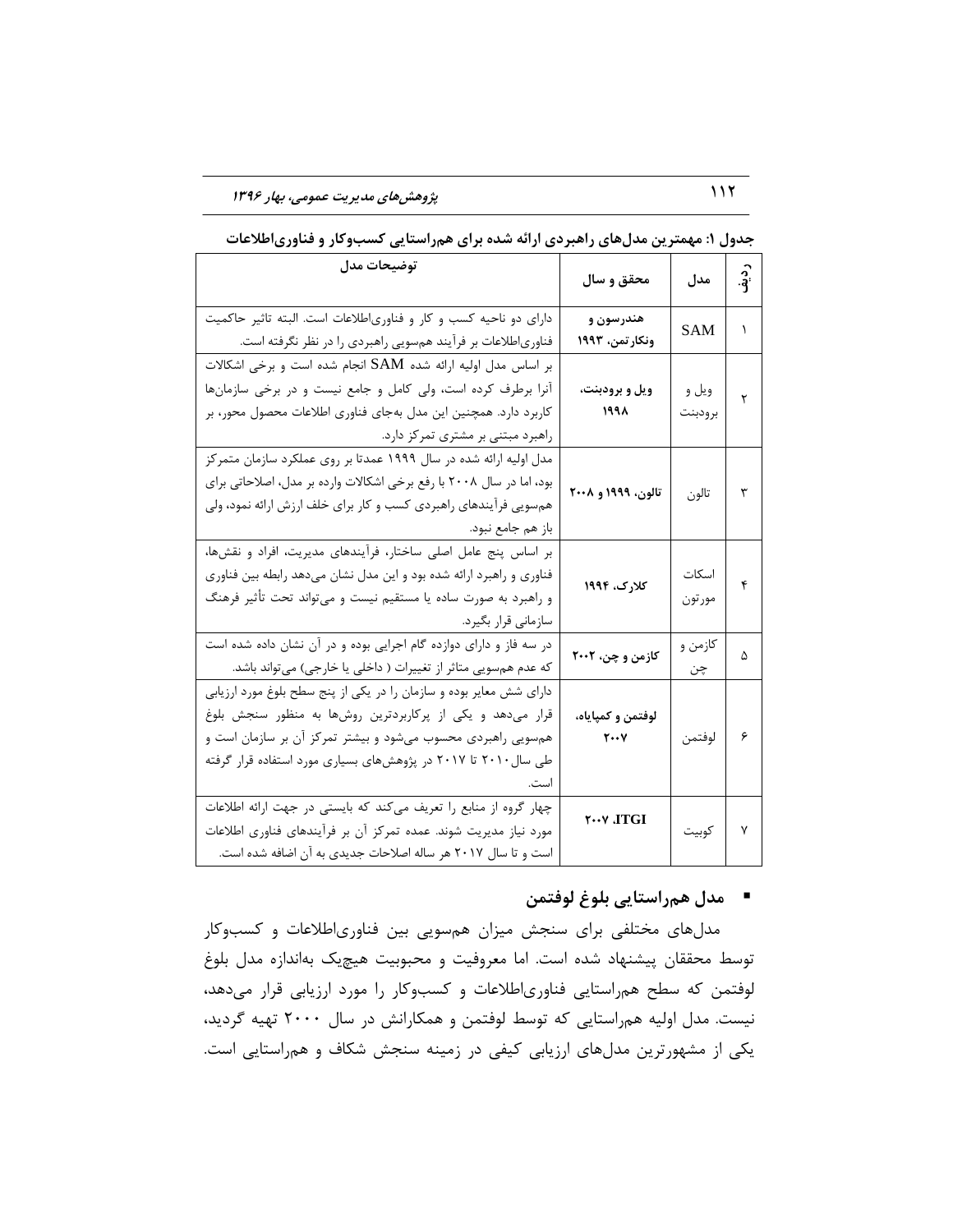این مدل چارچوبی مدون از عوامل همراستایی راهبردی فناوریاطلاعات و کسبوکار به-منظور ارزیابی و سنجش سطح هم سویی در سازمان ارائه می نماید. در مدل بلوغ لوفتمن، همانطور که در جدول ۲ نشان داده شده است، ابزار مورد استفاده برای ارزیابی همسویی ساّجشدی، ؿؾ هؿیبس هختل سا دس ًػش هیگیشد )*2007 ,Compaiah & Luftman*).

جدول ٢: طبقهبندی بلوغ همسویی راهبردی در مدل لوفتمن (Luftman & Kempaiah, 2007)

| توضيحات                                                                                             | طبقه بلوغ                |
|-----------------------------------------------------------------------------------------------------|--------------------------|
| شامل تبادل دائمی نظرات، دانش و اطلاعات بین کسبوکار و فناوری اطلاعات است که درک کامل طرفین را        | ارتباطات <sup>۱</sup>    |
| از راهبردها، اولویتها، محیطهای سازمان و فرآیند مورد نیاز برای دستیابی به نتایج تضمین خواهد کرد.     |                          |
| توانایی فناوری طلاعات برای استفاده از مقیاسها برای تشریح مشارکت بین فناوری طلاعات و سازماندهی آن    | صلاحيت/ارزش <sup>۲</sup> |
| به گونهای قابل فهم برای کسبوکار.                                                                    | (سنجەھا)                 |
| فرآیند محول کردن تصمیمگیری در زمینه فناوریاطلاعات به مدیریت و شیوهای که مدیران فناوریاطلاعات        | حاكميت <sup>۳</sup>      |
| و کسبوکار، فناوریاطلاعات را اولویتبندی کرده و منابع فناوریاطلاعات را تخصیص میدهند.                  |                          |
| رابطه بین فناوریاطلاعات و کسبوکار که شامل درگیری فناوریاطلاعات در تنظیم راهبرد کسبوکار، سطح         | مشاركت <sup>٢</sup>      |
| اعتماد بین این دو و نحوه درک مشارکت یکی توسط دیگری میشود.                                           |                          |
| توانایی فناوری اطلاعات برای ارائه یک ساختار انعطافپذیر، ارزیابی و اعمال فناوریهای در حال ظهور، فعال | حيطه عمل و               |
| کردن یا پیش بردن فرآیندهای سازمانی و ارائه راهحلهای تعدیل شده برای تأمین نیازهای مشتری و نیازهای    | معماري <sup>۵</sup>      |
| داخلی.                                                                                              |                          |
| کلیه فعالیتهای مربوط به آموزش، بازخورد عملکرد، ترغیب به نوآوری و ارائه فرصتهای شغلی را در           | مهارتها <sup>۶</sup>     |
| برمیگیرد و همچنین مستلزم آمادگی سازمان فناوری اطلاعات برای تغییر، پتانسیل یادگیری و قابلیت ایجاد    |                          |
| ایدەھای جدید است.                                                                                   |                          |

### ■ مدل بلوغ حاکمیت فناوریاطلاعات کوبیت

حاکمیت فناوریاطلاعات با بهره گیری از اطلاعات و از طریق بکـار گیری فنـاوری، عامـل مهم موفقیت در دستیابی به اهداف شرکت شناخته شده است. تحلیل ناکامی هـای زیــان.بـار نوآوریهای فناوریاطلاعات، نشان دهنده حاکمیت ضعیف و بهره نبـردن از الگـوی مناسـب افرادی است که مسئولیت کنترل خطر همراه با دستیابی به منافع و ارزش ایجاد شده ناشبی از سرمایه گذاریهای فناوریاطلاعات را برعهده دارند *(رونقی و محمودی، ۱۳۹۴).* 

 $\overline{a}$ 

1 - Communications

- 2 -Competency/ Value measurements
- 3 -Governance
- 4 -Partnership
- 5 -Scope and Architecture
- 6 -Skills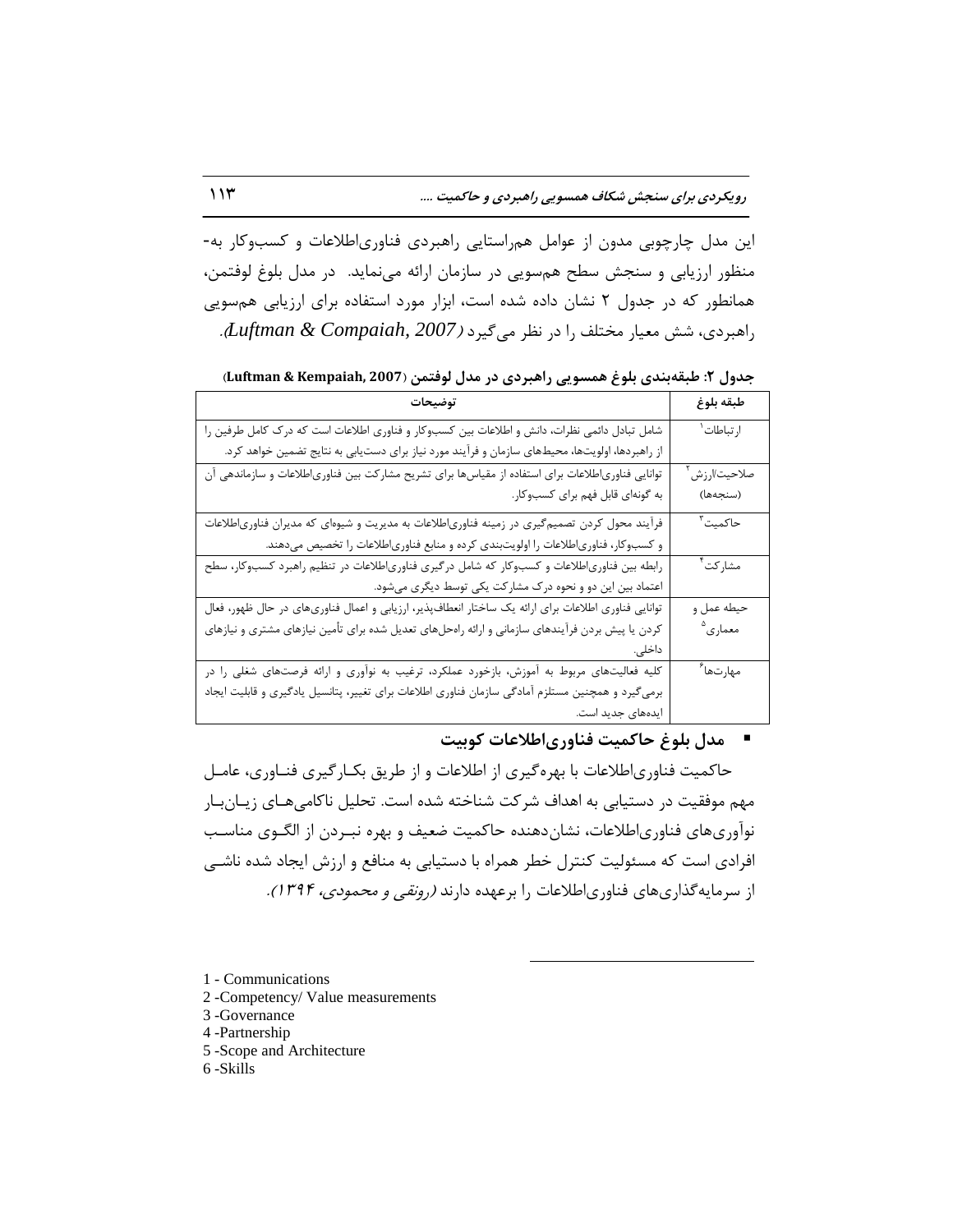حاکمیت فناوری اطلاعات از وظایف مدیران و هیئت مدیره به شــمار مــی ود و رهبــری ساختارهای سازمانی و فراینــدهایی را در برمــی گیــرد کــه تضــمین کنــد فنــاوری اطلاعــات شركت، راهبردها و اهداف سازمان را پوشش می دهد. بر خلاف مدیریت، حاكمیت فنـاوری-اطلاعات در زمینه تصمیمِهای اتخاذ شده خاص نیست، بلکه به صورت حسابشـده، تعیـین این است که چِه کسی چِه نوع تصمیمی میگیرد، چِه کسی در تصـمیم سـهیم مــ شـود و چگونه این افراد در مقابل وظیفه محول شده خود را مسئول میدانند *(رونقـی و محمـودی،* ۱۳۹۴). 'Val IT ّ æTOM و "ISMS چـارچوبهـای متـداول مـورد اسـتفاده در حوزه حاکمیت فناوری اطلاعات کوبیت<sup>۵</sup> هستند. به طور کلی چـارچوب کوبیـت، چـارچوب مبنا و یکیارچه فناوری اطلاعات شناخته شده است. چارچوب ISMS سطوح امنیتی، ITIL سطح عملیاتی و خدماتی وVal IT سطح سرمایهای را پوشش مـی دهـد امـا تمرکـز اصـلی چارچوب کوبیت بر سطح راهبردی است *(رونقی و محمودی، 1۳۹۴).* 

موسسه  $\mathrm{ITGI}^\varepsilon$ ، اسناد کاملی را به منظور پوشش کلیه جوانب حاکمیت فناوریاطلاعات، تهیه و منتشر کرده است. کوبیت یک استاندارد بینالمللی آزاد برای ارزیابی عملکردهای بهینه حاکمیت فناوریاطلاعات، امنیت و کنترل است.

همانطور که در شکل ۱ مشاهده می شود، کوبیت چهار گروه از منابع را تعریف میکند که بایستی درجهت ارائه اطلاعات مورد نیاز مدیریت شوند:

• برنامههای کاربردی: سیستمها و شیوههای موردنیاز برای پردازش اطلاعات.

 $\overline{a}$ 

- اطلاعات: شامل دادههای سازمان در هر شکل آن نظیر ورودیها، پردازشها و خروجی سیستمهای مکانیزه که توسط کسب و کار مورد استفاده قرار می گیرند.
- زیرساخت: شامل فناوری و تجهیزات (نظیر سختافزار، سیستم عامل، شبکه، چندرسانهای و محیط پشتیبانی و میزبانی آنها) به منظور ایجاد قابلیت پردازش در برنامههای کاربردی.
- افراد: افراد مورد نیاز برای برنامهریزی، سازماندهی، دریافت، پیادهسازی، عرضه، پشتیبانی، نظارت و ارزیابی سیستمها و سرویسهای اطلاعاتی به صورت داخلی، برونسپاری یا قرار دادی.

<sup>1</sup> -IT Infrastructure Library

<sup>2</sup> -Enhanced Telecom Operations Map

<sup>3</sup> -Value From IT Investments

<sup>4</sup> -Infromation Security Management System

<sup>5</sup> - Control Objectives for Information and Related Technology (COBIT)

<sup>6</sup> -IT Governance Institute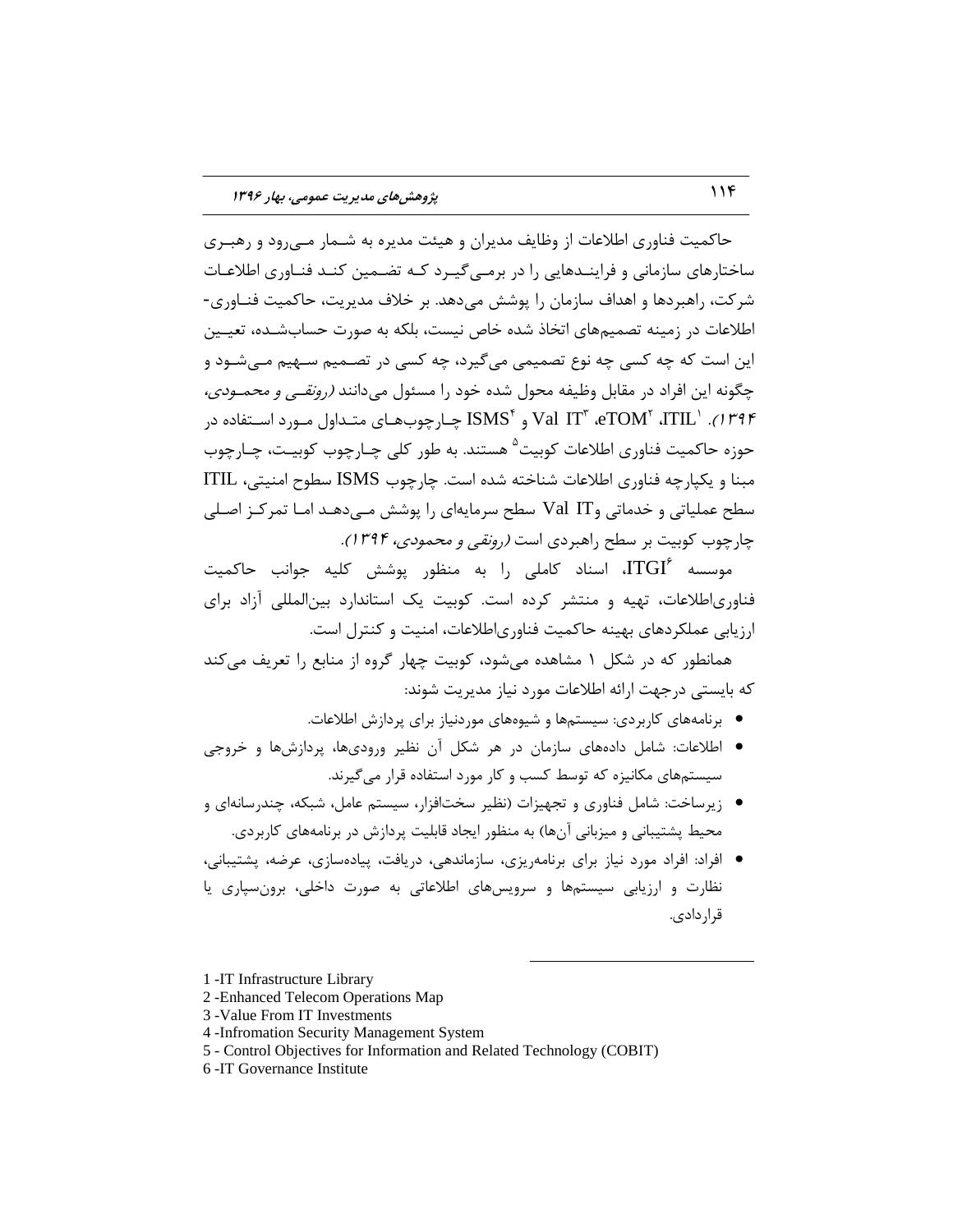

**ضکل :1 مسیزیت مىاتع فىايریاطالعات تزای ویل تٍ اَساف فىايریاطالعات (مًسسٍ ITGI، 2007)**

فرآیندهای تعریف شده توسط کوبیت از فعالیتها و کارهای مختلف تشکیل مـی شـوند. كوبیت تعدادی از اهداف كنترلی سطح بالا را برای این فرآیندها تعریف كرده و سپس آن هـا را به اهداف کنترلی تفصیلی تر تفکیک می نمایـد. اهـداف کنترلـی توضـیحاتی هسـتند کـه نتیجه یا هدف مطلوبی را نشان میدهند و از پیادهسازی شیوههای کنترلی در یک فعالیت خاص فناوریاطلاعات حاصل میشوند. این كنترلها همسویی فناوریاطلاعات را بـا اهـداف کسبوکار تضمین می نمایند تا اطمینان حاصل شـود کـه امنیـت و سـوددهی بـه حـداکثر رسیده و ریسک به حداقل کاهش پیدا کرده اسـت. فرآینـدهای فنـاوریاطلاعـات در چهـار دامنه برنامهریزی و سازماندهی (PO)، اکتساب و پیادهسازی (AI)، ارائه و پشتیبانی (DS) و نظارت و ارزیابی (ME) در شکل ۹ نشان داده شده است.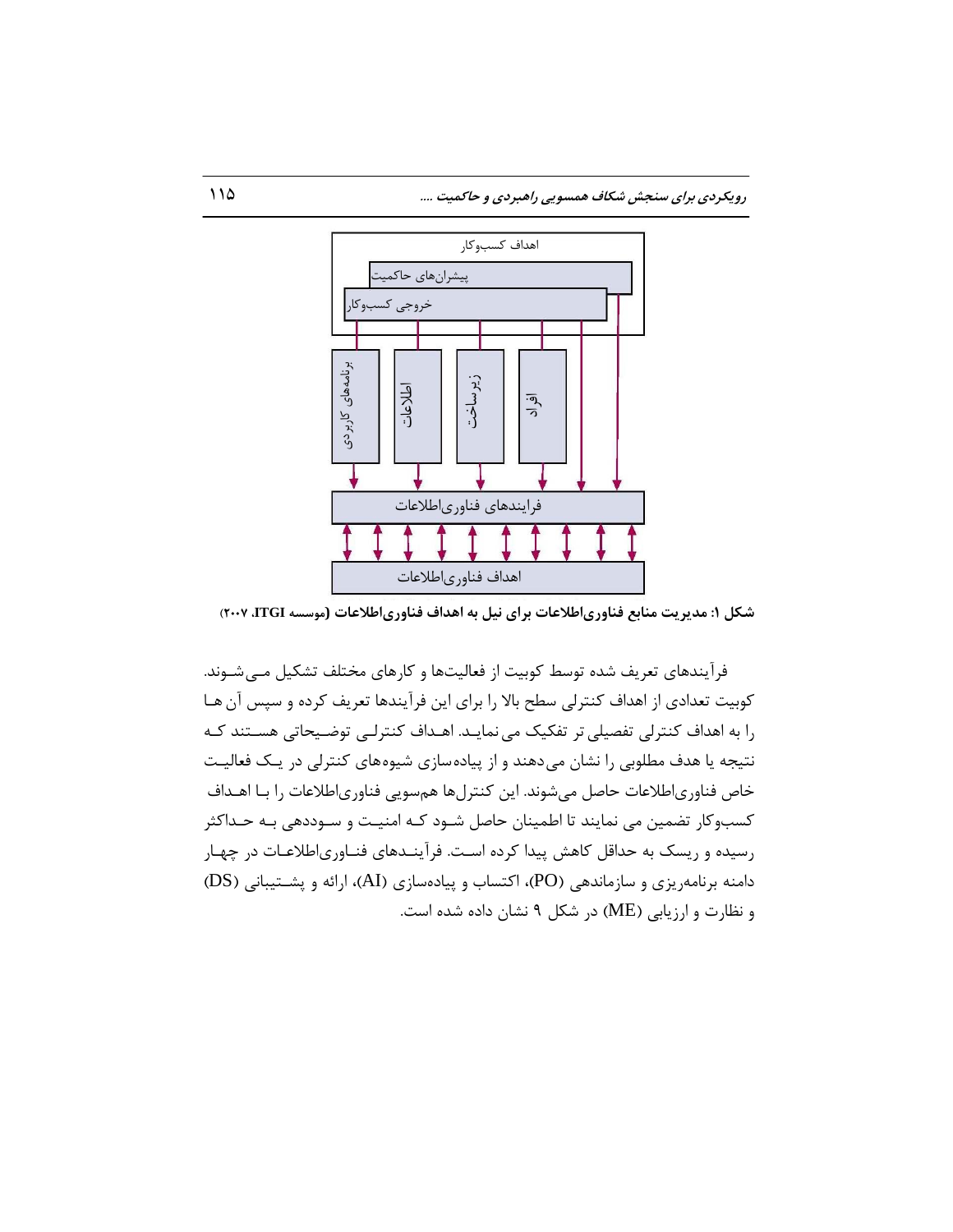

**ضکل :2 چارچًب جامع کًتیت وسرٍ 4.1 (مًسسٍ ITGI، 2007)**

**ريشضىاسی پژيَص** در تشریح ویژگیهای ماهوی علم که توسط ضرغامی (۱۳۹۳) اشاره شده است، علم آزمون پذیر است و در این راستا نقش پسینی اساسی در آزمون ایدهها و نظریههای علمی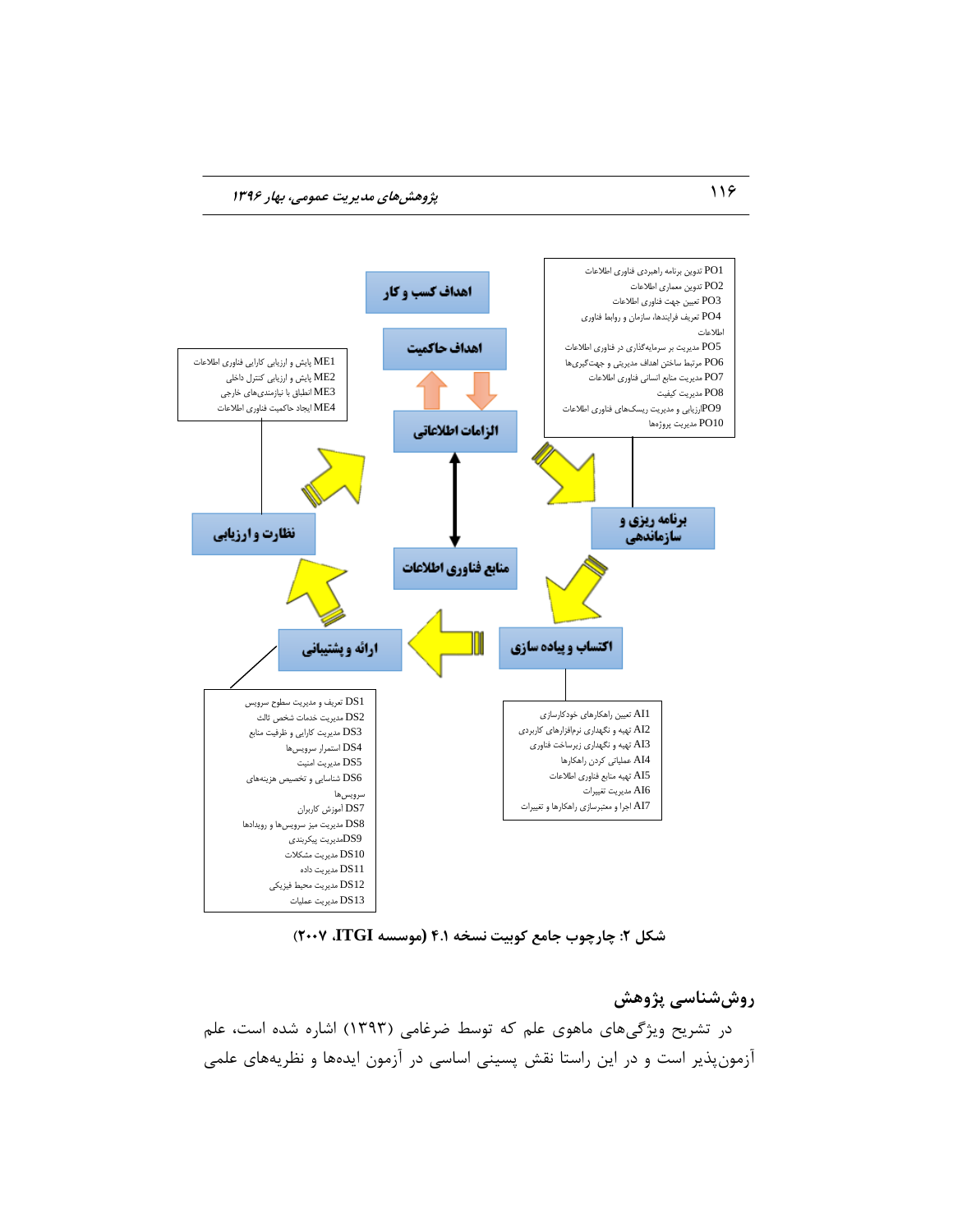دارد. از این منظر علم جنبه واقع گرایانه به خود می گیرد، لذا می توان گفت پیشرفت علمی بر مبانی تبیین انتقادی پدیدههای علمی ممکن است. در این راه گامی بیشتر از تبیین نظریهها در توالی تاریخی برداشته می شود، به این معنا که به فراگیران کمک می شود تا با بهرهگیری از ملاکـهایی چون میزان سازگاری هر یک از نظریههای با وضعیت تجربی پسین و تقریبهای جسورانه به بررسی نقادانه و همزمان نظریههای رقیب بپردازند. لذا می توان با بهرهگیری از نتایج پژوهشهای گوناگون، باورهای پیشین علمی فراگیران را با چالش روبرو کرد که این کار سبب درگیری بیشتر فراگیران و در نتیجه فهم بهتر نظریهها میشود (ضر*غامی، 1۳۹۳).* لذا از یک جنبه این پژوهش یک مطالعه کمی همبسته غیر آزمایشی است، از طرفی دیگر این پژوهش ماهیتاً تبیینی است *(خاکی، ۱۳۹۰)،* زیرا این واقعیت را مطرح میسازد که ارتباط بین همسویی راهبردی فناوریاطلاعات و حاکمیت فناوریاطلاعات را مورد بررسی قرار داده و روشی برای سنجش شکاف و سطح بلوغ همسویی را در حوزه مورد مطالعه (یعنی آموزش مجازی دانشگاهها) ارائه میدهد.

با این اوصاف، ابتدا بِه منظور شناخت موضوع پژوهش و جمعآوری اطلاعات مربوطه پس از جستجو در پایگاههای اطلاعاتی، بیش از چندین مقالـه، چنـد کتـاب و فعالیتهـای علمـی چندین نفر محقق متخصص داخلی که در این زمینه فعالیت مینمودند، یافت شد. از طریــق مطالعه مقالات و جستجو در خصوص محققـین، مقالـههـای دیگـری بدسـت آمـد. چکیـده مقالهها و کتابِها مطالعه و از مقالههای مرتبط خلاصهای تهیه شد و مورد اسـتفاده و بعضـا در مواردی مورد استناد قرار گرفتند.

پژوهش حاضر را از این رو می توان جدید و دارای نوآوری دانست که در راستای چگونگی دست یابی به همسویی راهبردی کسبوکار و فناوری اطلاعـات در توسـعه آمـوزش مجـازی دانشگاهها بهعنوان یکی از مهمترین دغدغههای مدیران فناوریاطلاعات و واحدهای آموزش مجازی دانشگاهها با ارائه یک رویکرد ارزیابی سطح بلوغ همسویی راهبردی، به اندازهگیری و ارزیابی سطح بلوغ همسویی وحاکمیـت فنـاوری|طلاعـات در حـوزه سـرویس۵هـای آمـوزش مجازی پرداخته و به مقایسه و به طور خاص تلفیق مدلّهای بلـوغ هـمسـویی مختلـف بـه عنوان روش و ابزار تعیین سطح بلوغ همسویی راهبردی در سازمانها عمل می کند.

**متغیرهای پژوهش** 

از انجایی که هدف اصلی این پژوهش بررسی همٖسویی راهبردی فناوریاطلاعات و کسبوکار در حوزه سرویس های آموزش مجازی دانشگاهها می باشد، با بررسی دقیق ادبیات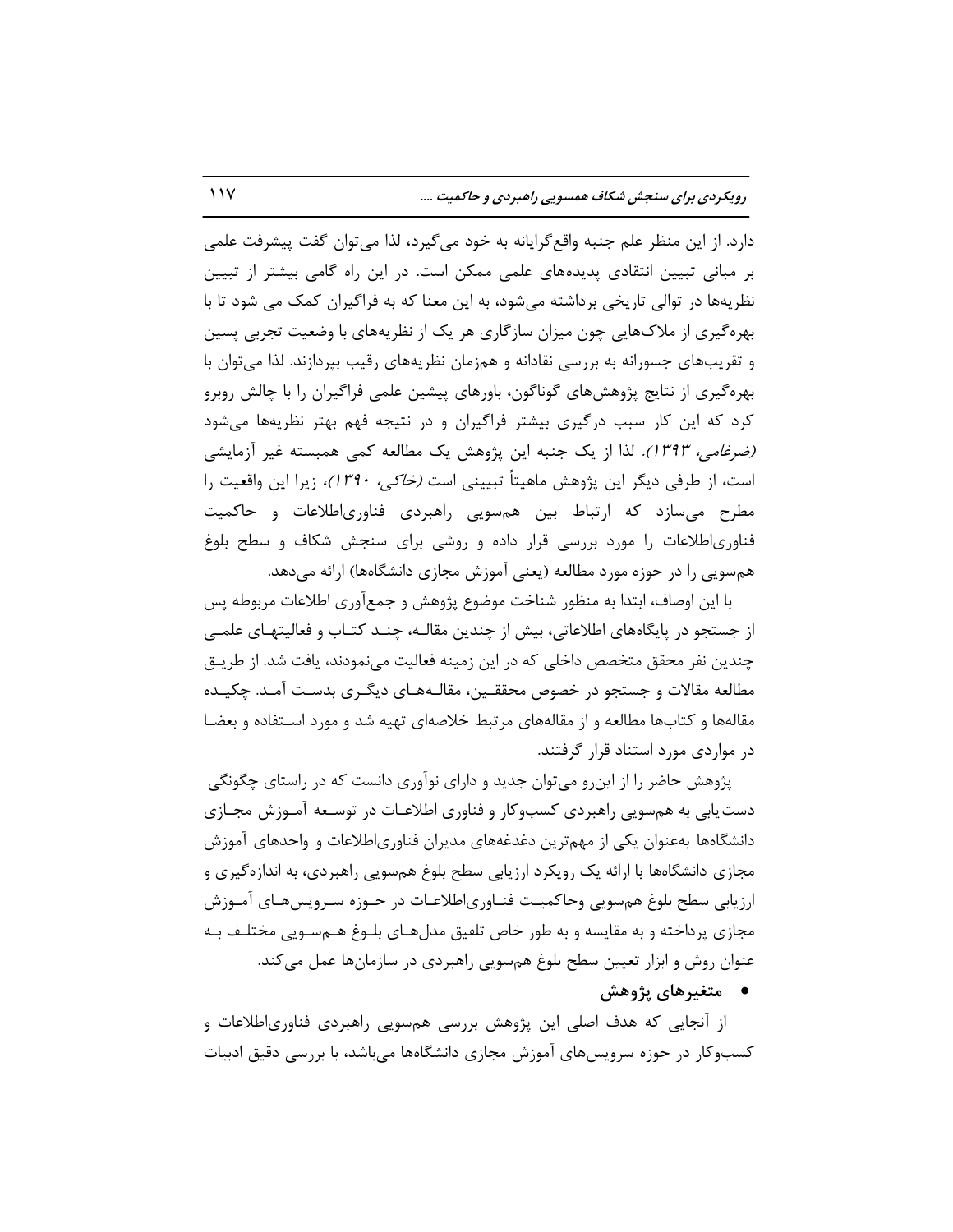موضوع و نظرات متقن خبرگان حوزه مربوطه و تعدادی از اساتید دانشگاه، بکارگیری تلفیقی از دو مدل بلوغ لوفتمن (با توجه به تمرکز بیشتر بر روی سازمان و کسب و کار) و کوبیت (با توجِه به تمرکز بیشتر بر روی فناوری اطلاعات)، بهعنوان راهحل مناسب برای استفاده در روش پیشنهادی در دستور کار قرار گرفت. بر اساس نظرات خبرگان و اساتید فن که طی مصاحبه بدست آمد، و همچنین بر مبنای مدل پیشنهادی تلفیقی شکل ۳، به پرسشنامه کاملی با تعداد ۶۳ متغیر بر اساس متغیرهای نهایی مندرج در جدول ۳ رسیدیم.



شکل **۳: مدل تلفیقی نهایی شده برای ارزیابی میزان ارتباط هم سویی راهبردی کسب و کار و** فناوریاطلاعات در آموزش مجازی دانشگاهها

همانطور که در شکل ملاحظه میشود، مولفههای انتخاب شده از بـین دو مـدل کوبیـت قـرار (ITG $^{\mathsf{r}},\;$  EITBC $^{\mathsf{r}},\;$  MCVIT $^{\mathsf{r}},\;$  PITBF $^{\mathsf{a}},\;$  SAITI $^{\mathsf{r}},\;$  HRS $^{\mathsf{v}})$ ) قـرار (PO $^{\mathsf{b}}$ گر فتهاند.

 $\overline{a}$ 

- 1 Planning and Organizing
- 2 -Information Technology Goverance
- 3 -Effectiveness of IT and Business Communications
- 4 -M esearment of Competency and Value of IT
- 5 -Partnership between IT and Business Functions
- 6 -Scope and Architecture of IT Infrastructure
- 7 Human Resource Skills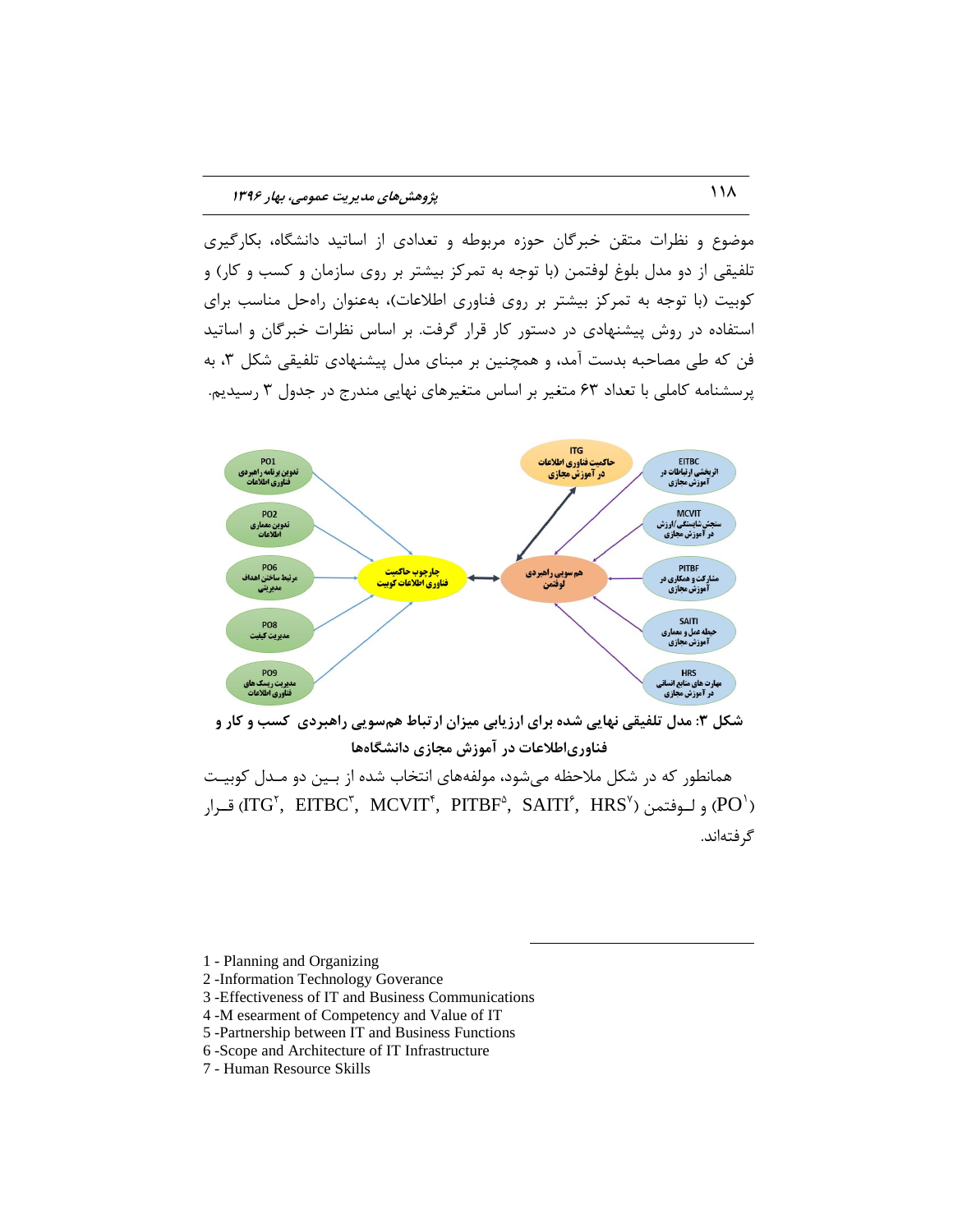رویکردی برای سنجش شکاف همسویی راهبردی و حاکمیت ....

|                         | علائم اختصارى متغيرهاى پژوهش              |                                                            |                          |                      |
|-------------------------|-------------------------------------------|------------------------------------------------------------|--------------------------|----------------------|
| منبع                    | ساختار                                    | متغیرهای اصلی (نشانگر یا مشاهده شده)                       | مخفف                     | ردني<br>آف           |
|                         |                                           | برنامەريزى راھبردى رسمى كسبوكار                            | ITG1                     | ١                    |
|                         | حاكميت فناورى اطلاعات                     | برنامەريزى راھبردى رسمى IT                                 | ITG <sub>2</sub>         | ٢                    |
| <b>ITG و لوفتمن۲۰۰۷</b> | در آموزش مجازی                            | كنترل و بودجهريزي                                          | ITG3                     | ٣                    |
|                         |                                           | مديريت سرمايه گذاري فناورياطلاعات                          | ITG4                     | ۴                    |
|                         |                                           | کمیته راهبری و نظارت بر فناوریاطلاعات                      | ITG5                     | ۵                    |
|                         |                                           | نحوه و فرايند اولويتدهي به پروژهها                         | ITG6                     | ۶                    |
|                         |                                           | توانایی عملکرد بخش IT به منظور واکنش/پاسخ                  | ITG7                     | ٧                    |
|                         |                                           | شناخت فناوري طلاعات از كسب و كار                           | EITBC1                   | ٨                    |
|                         |                                           | شناخت کسب و کار از فناوریاطلاعات                           | EITBC2                   | ٩                    |
|                         |                                           | یادگیری سازمانی                                            | EITBC3                   | $\mathcal{N}$        |
| لوفتمن،٧٠٠-٢            | در آموزش مجازی<br>اثربخشى ارتباطات        | سبک و سهولت دسترسی                                         | EITBC4                   | $\setminus$          |
|                         |                                           | به اشتراک گذاری دانش                                       | EITBC5                   | $\mathcal{N}$        |
|                         |                                           | همکاری پرسنل فناوریاطلاعات و کسبوکار                       | EITBC6                   | $\gamma$             |
|                         |                                           | معیارهای استاندارد و سنجههای IT                            | MCVIT1                   | ۱۴                   |
|                         |                                           | معیارهای استاندارد و سنجههای کسب وکار                      | MCVIT2                   | ۱۵                   |
|                         |                                           | معيارهاي متوازن كننده                                      | MCVIT3                   | ۱۶                   |
|                         | سنجش شايستگي اارزش<br>در آموزش مجازی      | توافق نامههاى سطح خدمات                                    | MCVIT4                   | $\gamma$             |
| لوفتمن. ۲۰۰۷            |                                           | روش الگوبرداري و شيوههاي تعيين معيار                       | MCVIT5                   | ۱۸                   |
|                         |                                           | ارزیابی و بازنگری سرمایهگذاری در فناوریاطلاعات             | MCVIT6                   | ۱۹                   |
|                         |                                           | فرهنگ انجام بهبود مستمر                                    | MCVIT7                   | $\mathbf{r}$ .       |
|                         | سهم فناوري اطلاعات براي موفقيت اهداف      | MCVIT8                                                     | ۲۱                       |                      |
|                         |                                           | مشاهده ارزش IT توسط كسبوكار                                | PITBF1                   | ٢٢                   |
|                         |                                           | نقش IT در برنامهریزی راهبردی کسبوکار                       | PITBF2                   | ۲۳                   |
| لوفتمن. ۲۰۰۷            | شاركت و همكارى<br>در آموزش مجازی          | مشارکت در سود و زیان، ریسکها و اهداف                       | PITBF3                   | ۲۴                   |
|                         |                                           | مديريت برنامههاى فناورىاطلاعات                             | PITBF4                   | ۲۵                   |
|                         |                                           | سبك ارتباط و اعتماد                                        | PITBF5                   | ۲۶                   |
|                         |                                           | مشاركت باحاميان، پشتيبانان، حمايت كنندگان يارهبران         | PITBF6                   | ٢٧                   |
|                         |                                           | كسبوكار                                                    | SAITI1                   |                      |
|                         |                                           | سیستمهای پایه                                              | SAITI2                   | ۲۸                   |
| لوفتمن<br>۲۰۰۲          | حیطه عمل<br>معماری<br>زیر ساخی            | شکل دهی به استانداردها                                     | SAITI3                   | ۲۹<br>$\mathbf{r}$ . |
|                         |                                           | معماري يكپارچه                                             | SAITI4                   |                      |
|                         |                                           | سطح اختلال ناشی از تغییرات کسب و کار و IT                  |                          | ۳۱                   |
|                         |                                           | نوأوري وكارأفريني                                          | HRS1<br>HRS <sub>2</sub> | ٣٢                   |
| لوفتمن. ۲۰۰۷            | مهارتـهای منابع انسانـو<br>در آموزش مجازی | $\text{IT}$ کانون قدرت فناوری اطلاعات در تصمیمهای مبتنی بر | HRS3                     | ٣٣                   |
|                         |                                           | أمادگي پذيرش تغييرات                                       | HRS4                     | ٣۴                   |
|                         |                                           | فرصتهای تغییر (چرخش) شغل                                   | HRS5                     | ۳۵                   |
|                         |                                           | برنامەھاي توسعه حرفەاي<br>تعاملات همگانی (اجتماعی)         | HRS6                     | ٣۶<br>٣٧             |
|                         |                                           | جذب و نگه داشت نیروهای مجرب و متخصص                        | HRS7                     | ٣٨                   |
|                         |                                           |                                                            |                          |                      |

جدول ۳: علائم اختصاری متغیرِهای پرسش شده طی پژوهش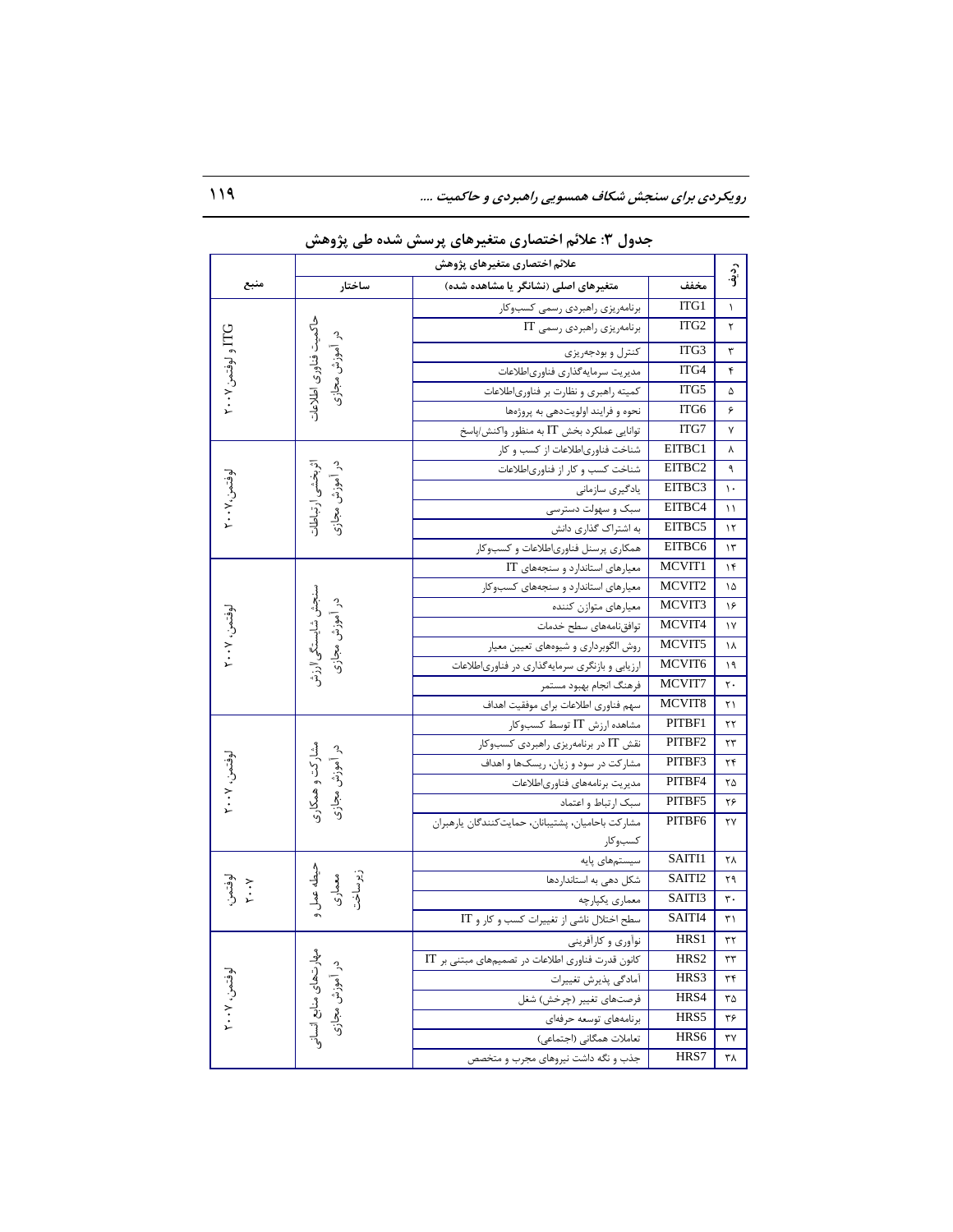120 **پژيَصَای مسیزیت عمًمی، تُار 1396**

| كوبيت.<br>۲۰۰۲ | تدوين برنامه<br>راهبردى<br>اطلاعات<br>فناوری        | مديريت ارزش فناورياطلاعات                    | PO1.1             | ٣٩               |
|----------------|-----------------------------------------------------|----------------------------------------------|-------------------|------------------|
|                |                                                     | ارزيابي عملكرد جارى                          | PO1.3             | $\mathfrak{r}$ . |
|                |                                                     | برنامه راهبردى فناورى اطلاعات                | PO1.4             | $f \cap$         |
|                |                                                     | برنامه تاكتيكي فناورىاطلاعات                 | PO1.5             | ۴٢               |
|                |                                                     | معمارى اطلاعات سازمانى                       | PO2.1             | $\tau$           |
|                | تدوين<br>اطلاعاري<br>اطلاعات                        | فرهنگ داده و قواعد نگارش داده سازمان         | PO <sub>2.2</sub> | f(f)             |
| كوبيت.<br>۲۰۰۲ |                                                     | شماى طبقهبندى دادهها                         | PO2.3             | ۴۵               |
|                |                                                     | مدیریت یکپارچگی                              | PO2.4             | ۴۶               |
|                |                                                     | سیاست و چارچوب کنترل فناوری اطلاعات          | PO6.1             | ۴٧               |
|                |                                                     | خطرپذیری واحد IT و چارچوب نظارت داخلی        | PO6.2             | ۴٨               |
| کوبیت، ۲۰۰۷    | در آموزش مجازی<br>اهداف مديريتى<br>مرتبط ساختن      | مدیریت سیاستهای فناوریاطلاعات                | PO6.3             | ۴۹               |
|                |                                                     | اطلاع سانی در خصوص سیاست و اعلام آن          | PO6.4             | ۵٠               |
|                |                                                     | اعلام و ابلاغ اهداف و جهت گیری فناوری طلاعات | PO6.5             | ۵١               |
|                | در آموزش مجازی<br>مديريت كيفيت                      | سيستم مديريت كيفيت                           | PO8.1             | ۵٢               |
|                |                                                     | استاندار دهای IT و روش های تحقق کیفیت        | PO8.2             | ۵٣               |
| کوبیت، ۲۰۰۷    |                                                     | استاندار دهای توسعه و اکتساب (مالکیت)        | PO8.3             | ۵۴               |
|                |                                                     | تمرکز بر مشتری                               | PO8.4             | ۵۵               |
|                |                                                     | بهبود مستمر                                  | PO8.5             | ۵۶               |
|                |                                                     | کیفیت سنجی، نظارت و مرور                     | PO8.6             | Δ٧               |
| کوبیت، ۲۰۰۷    | مدیریت ریسک های فناوری<br>در آموزش مجازی<br>اطلاعات | هم سویی مدیریت ریسک IT و کسب و کار           | PO9.1             | ۵٨               |
|                |                                                     | ايجاد بافت خطرپذيري                          | PO9.2             | Δ٩               |
|                |                                                     | شناسایی رویداد                               | PO9.3             | ۶.               |
|                |                                                     | برأورد خطرپذيري                              | PO9.4             | $\mathcal{F}$    |
|                |                                                     | واکنش به خطرات                               | PO9.5             | ۶۲               |
|                |                                                     | حفظ و نظارت بر طرح مقابله با خطرپذیری        | PO9.6             | ۶۳               |

مبنای تعیین سطح بلوغ بر اساس ۵ سطح بلوغ همسویی مدل ارتقاء یافته لوفتمن است. نمرات داده شده به هر یک از عوامل همسویی در دانشگاه بر مبنای مقیاس ١ تا ۵، میـزان شكاف تا وضع مطلوب و سطح بلـوغ هـمسـویی آن عامـل را مشـخص مـیiمایـد. سـوالات پرسشنامه نهایی که هر سوال آن دارای ۶ سطح برای انتخاب است، به این شرح است: سطح ۰- عدم وجود ٰ ، سطح ۱- ابتدایی/فاقد عمومیت <sup>۲</sup> ، سطح ۲- تکرارپذیر اما شهودی ؓ ، سطح ۳- تعریفشده ٔ، سطح ۴- مدیریتشده و قابل اندازهگیری ْ،سطح ۵- بهینه ٔ

 $\overline{a}$ 

1 -Non-existent

2 -Initial

3 -Repeatable

4- Defined

5 -Managed

6 -Optimized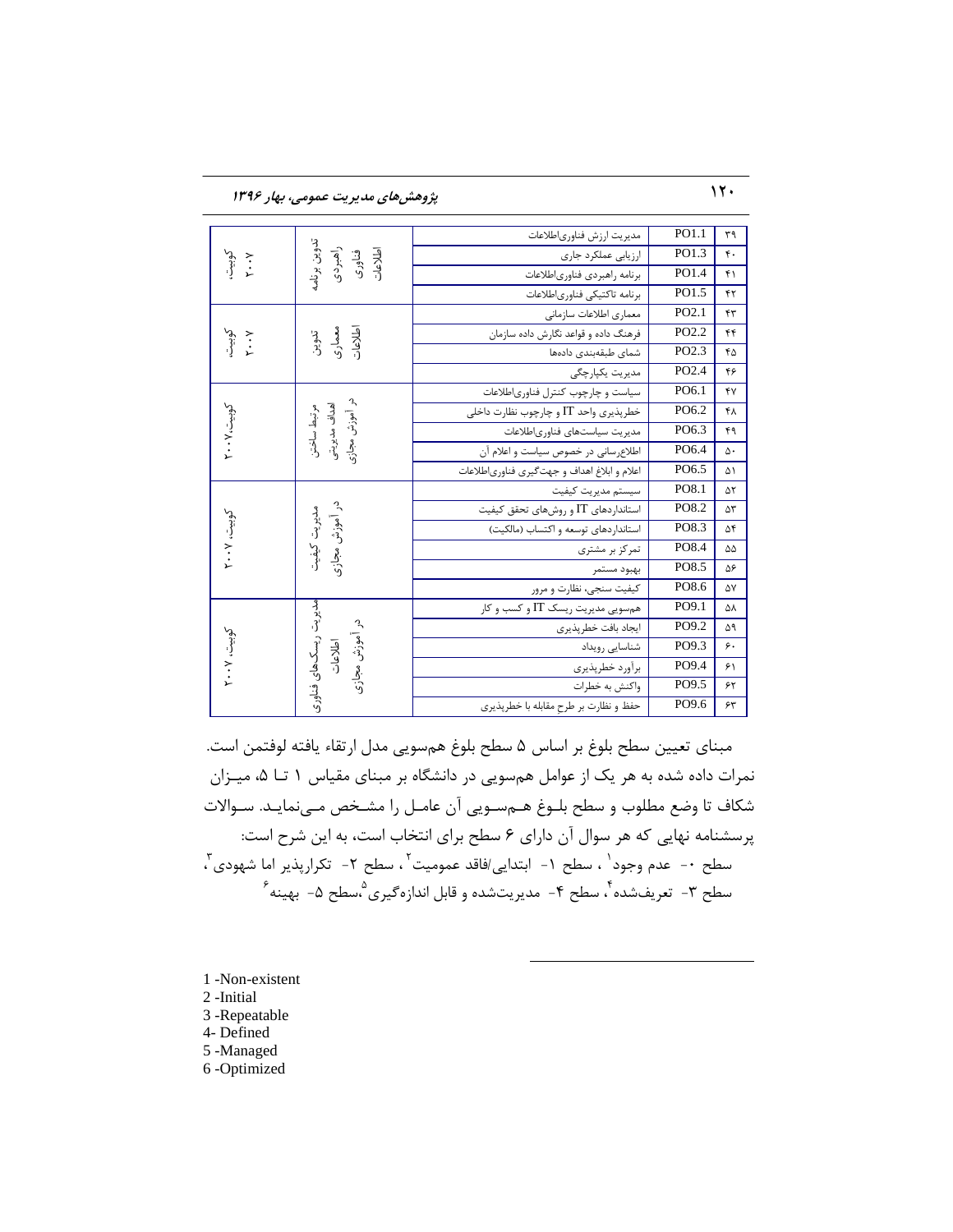**جامعٍ ي ومًوٍ آماری**

با توجِه به اینکه حوزه آموزش مجازی محل مورد مطالعه از سه عامل کلیدی استاد، دانشجو و کارشناس پشتیبانی، تشکیل میگردد، جامعه آماری را محدود به اساتید، دانشجویان و کارشناسان خبره پشتیبانی حوزه آموزش مجازی دانشگاه محل مورد مطالعه در نظر گرفتیم. در فرآیند نمونهگیری که بر اساس استانداردهای تحقیقات علمی که عمدتاً بِه صورت تصادفی یا غیرتصادفی از جامعه آماری صورت می گیرد، بر اساس شاخصهای میزان خبرگی و تخصص و همچنین میزان آشنایی کامل با سرویسهای آموزش مجازی در دانشگاه شهید بهشتی و با هماهنگی مدیریت مربوطه، تعداد ۲۸ نمونه شامل اساتید، کارشناسان خبره، دستیاران اساتید و دانشجویان تحصیلاتتکمیلی (ترجیحاً مقطع دکترا و آشنا به مسایل آموزش مجازی)، انتخاب گردیدند.

**• ابزار پژوهش و روش جمع آوری دادهها** 

در این پژوهش روش جمعآوری دادهها نیز در یک بخش از طریق مصاحبه با خبرگان برای بدست آوردن متغیرهای نهایی و همچنین در بخش دیگر پرسشنامه (در قالبهای کاغذی، الکترونیکی و رسمی) بوده و کلیه سوالات با هماهنگی قبلی انتشار و پاسخها جمع[ّوری شد.

**یافتٍَای پژيَص**

**تزرسی ريایی ي پایایی پزسطىامٍ تًسیع ضسٌ**

برای سنجش روایی ابزار پژوهش یعنی پرسشنامه دو نکته قابل ذکر است. اول این که از پرسش نامهای که قبلاً مورد استفاده قرار گرفته (لوفتمن و کوبیت)، بهرهبرداری شده است. در مورد افزودن عوامل کوبیت و لوفتمن به یکدیگر و انتخاب عاملهای مناسب از آنها، روایی این قسمت از اعتبار محتوا استفاده شده است. اعتبار محتوا، اعتباری است که معمولاً برای بررسی اجزای تشکیل دهنده ابزار اندازهگیری که توسط محقق تهیه و استفاده می شود و طی روشی مجزا به صورت مصاحبه از خبرگان در خصوص تایید آن نظرخواهی گردیده است و نظرات خبرگان مبنی بر تایید انتخاب عاملهای مناسب از بین عوامل کوبیت و لوفتمن و همچنین برخی پاسخهای بدست آمده از پرسش شوندگان بهدست آمد.

در ادامه این پژوهش، به منظور تعیین پایایی ابـزار پـژوهش از ضـریب آلفـای کرونبـاخ استفاده شـده اسـت. ایـن روش بـرای محاسـبه همـاهنگی درونـی ابـزار انـدازهگیـری کـه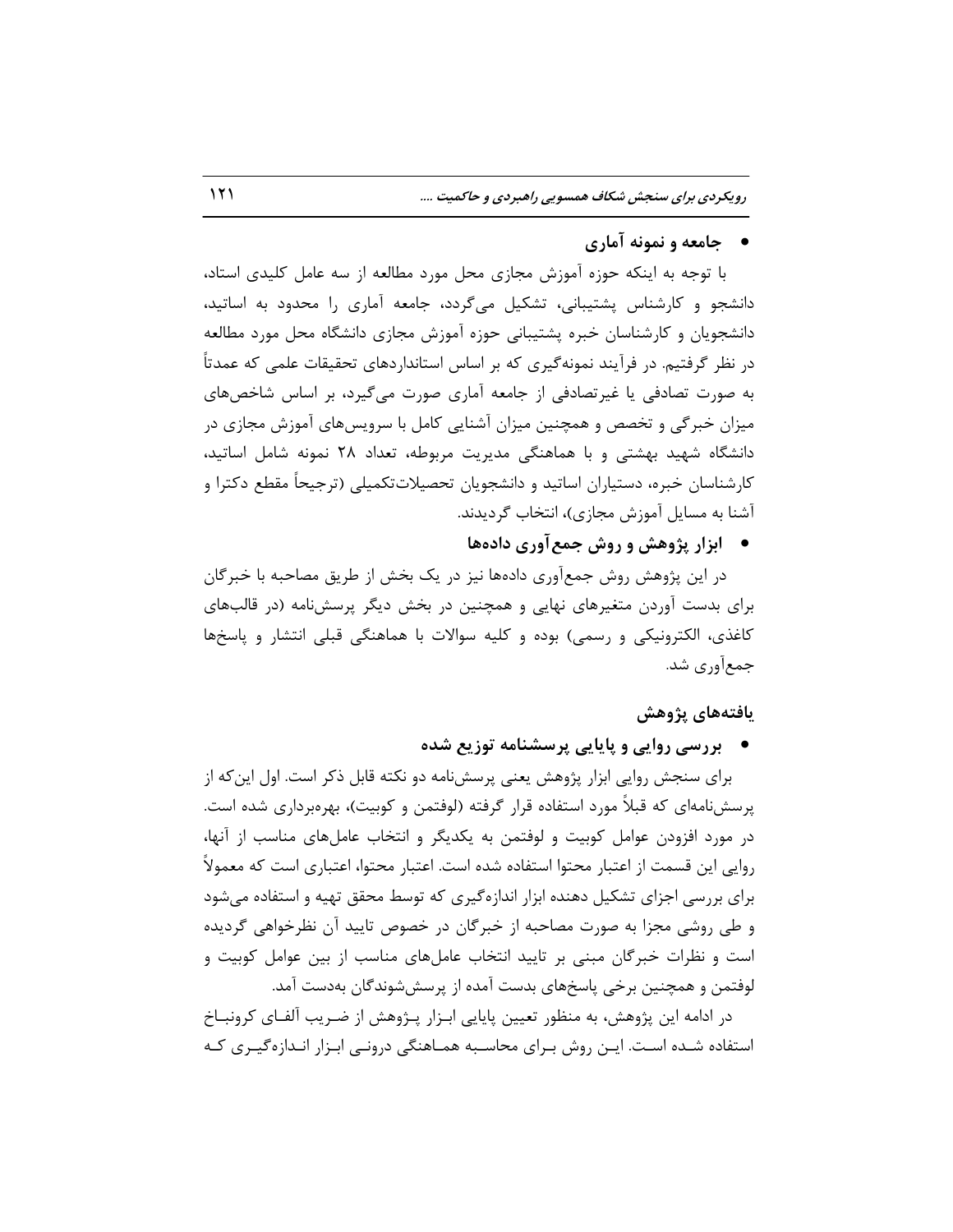خصیصههای مختلف را اندازه گیری می کند به کار می رود. از منظر دیگر، چنانچه مجموعـهای از سوالات برای تشکیل یک مقیاس (عامل) استفاده می شوند، لازم است که سازگاری درونی داشته باشند. در واقع همه این سوالات باید یک چیز را اندازهگیری کرده و با هم همبستگی داشته باشند.

| ضرایب پایایی عوامل در مدل کوبیت |                                 |                      |  |
|---------------------------------|---------------------------------|----------------------|--|
| تعداد                           | آلفاي                           | عامل (ساختار)        |  |
| سوال                            | كرونباخ                         |                      |  |
| ۴                               | $\cdot$ . $\vee$ $\cdot$ $\vee$ | تدوين برنامه راهبردي |  |
|                                 |                                 | فناورىاطلاعات        |  |
| ۴                               | .999                            | تدوين معماري اطلاعات |  |
| ۵                               | .981                            | مرتبط ساختن اهداف    |  |
|                                 |                                 | مدیریتی و جهتگیریها  |  |
| ۶                               | -<br>•.\Y۶                      | مديريت كيفيت         |  |
| ۶                               | .97Y                            | مدیریت ریسکهای IT    |  |
| ۲۵                              | .979                            |                      |  |

جدول ۴: ضرایب پایایی عوامل و سوالات پرسش شده مرتبط با مدل کوبیت و لوفتمن

| ضرایب پایایی عوامل در مدل لوفتمن |                      |                       |  |
|----------------------------------|----------------------|-----------------------|--|
| تعداد                            | آلفاي                | عامل (ساختار)         |  |
| سوال                             | كرونباخ              |                       |  |
| $\mathsf{v}$                     | .548                 | حاكميت فناورىاطلاعات  |  |
| ۶                                | . YFY                | اثربخشي ارتباطات IT و |  |
|                                  |                      | كسبوكار               |  |
| $\lambda$                        | ۰.۸۶۳                | شايستگى/ارزش          |  |
| ۶                                | $. \lambda \Upsilon$ | مشاركت بين كسبوكاروIT |  |
| ۵                                | .501                 | حيطه عمل و معماري     |  |
| ٧                                | ۰.۷۶۴                | مهارتهاى منابع انسانى |  |
| ٣٩                               | .979                 |                       |  |

با توجِه به نتایج حاصل از تحلیل ضرایب پایـایی آلفـای کرونبـاخ، از آنجـا کـه ضـرایب پاپایی در بخش لوفتمن پرسش نامه اصلی، در دامنــه ۶۳۴. تا ۸۶۳. • قـرار دارد مــی تـوان گفت پرسش نامه از ویژگی پایایی مناسب برخوردار است. لازم به ذکر اسـت کـه در صـورت بررسی كل پرسش نامه در این بخش به صورت یک عامل واحد (۳۸ سوال با هم) ِ نیز مقـدار آلفای کرونباخ محاسبه شده است که برابر مقدار بالای ۰.۹۳۹ است. از طرف دیگر، از آن جـا كه ضرایب پایایی در بخش كوبیت پرسش نامه اصلی، در دامنــه ۶۴۶ تـــا ۹۳۷ قــرار دارد می توان گفت پرسش نامه از ویژگی پایایی مناسب برخوردار است. بـهعـلاوه ماننـد قبـل در صورت بررسی كل پرسشنامه در این بخش به صورت یک عامل واحد (۲۵ سوال با هم) نیز مقدار آلفای کرونباخ محاسبه شده است که برابر مقدار بالای ۹۳۴.۰ است.

برای تعریف هر یک از عاملها میانگین آنها را مورد توجه قرار میدهیم به عبارت دیگر میانگین امتیازات سوالات مربوط به عامل را به عنوان امتیاز آن عامل در نظر میگیریم. لازم به ذکر است با این که متغیرها (سوالات پرسشنامه) گسسته و از طیف لیکرت پنج گزینـهای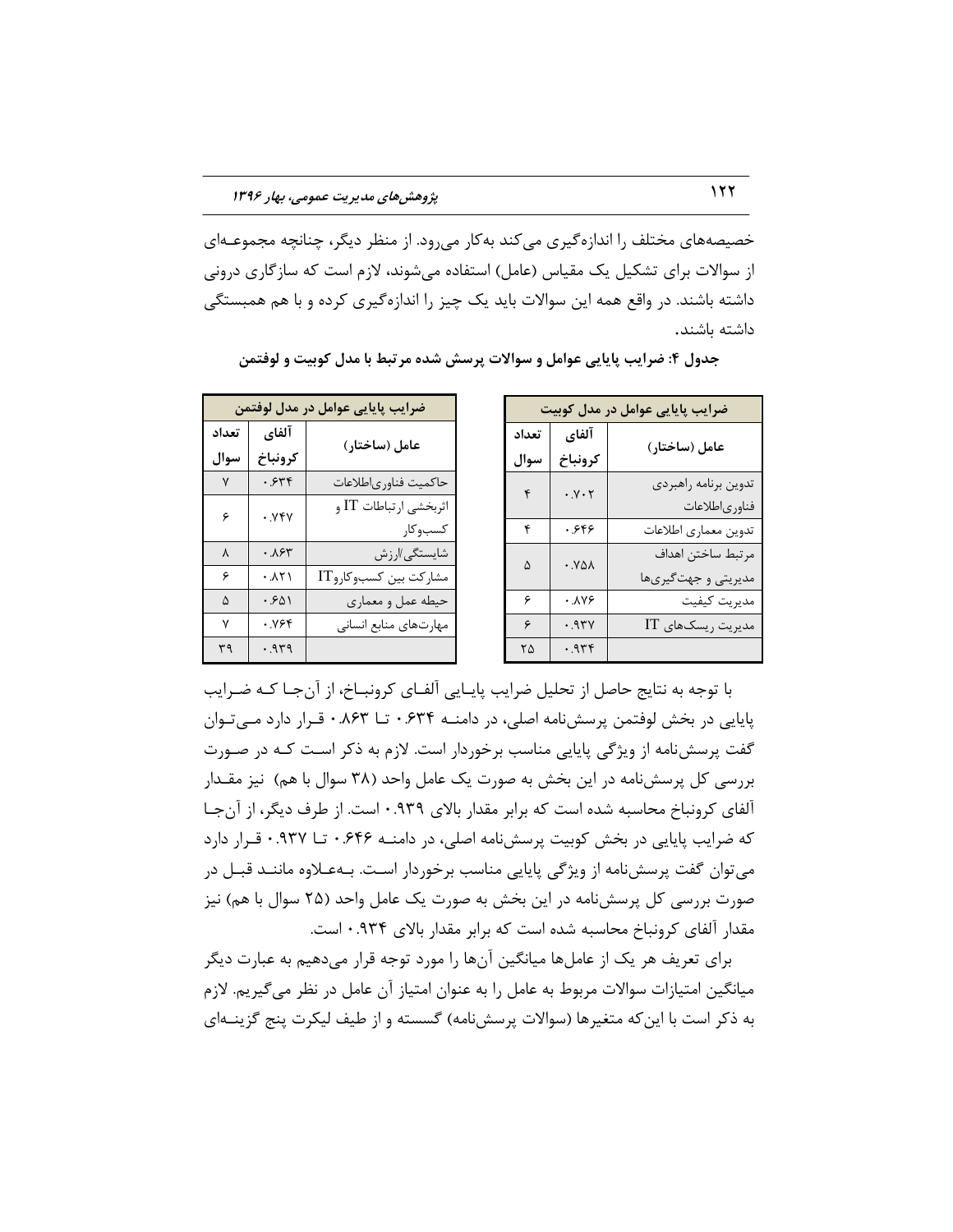(یا ۶ گزینهای و غیره) هستند، هـر عامـل کـه از میـانگین پاسـخهـای متغیرهـای مربوطـه بهدست می[ید، دارای مقیاس پیوسته است.

● یافتههای توصیفی متغیرِهای بدستآمده ازپاسخِدهندگان وآمار توصیفی آنان از مجموع تقریباً ۲۸ پرسشنامه توزیع شده، تعداد ۲۰ پرسشنامه تکمیل شده – در زمان مقرر- دریافت گردید، که از بین ۲۰ مورد دریافتی، ۱۸ مورد کامل بودند و مابقی از مجمـوع حذف شدند، و تحلیل انجام شده در ادامه بر اساس همین پاسخهـای کامـل دریافـت شـده میباشد.

|       | در صد        | فراواني | تحصىلات         |
|-------|--------------|---------|-----------------|
| كمتر  | 99.99        |         | كارشناسى        |
| بين ۵ | <b>TY.YA</b> | ۵       | کارشناسی ارشد و |
| بين · |              |         | دانشجوى دكترا   |
| بين ۵ | 5.58         |         | دکترا           |
| بيش   | . ۱          | ۱۸      | مجموع           |
|       |              |         |                 |

|  | جدول ۵: جدول فراوانی میزان تحصیلات و سابقه کار پرسش شوندگان |  |  |
|--|-------------------------------------------------------------|--|--|
|--|-------------------------------------------------------------|--|--|

**ساتقٍ کار فزاياوی زرصس** از ۵ سال اص | ۲۷.۷۸ ثاثا الحمل | نام 6۵.۵۴ ۱۰ تا ۱۵ اسال ۱ تا ۵.۵۶ ۱۵ تا ۲۰ سال 1 - ۵.۵۶ از ۲۰ سال ۱ ( ۵.۵۶ هجموع ( ۱۸ | ۱۰۰.۰

# **• تحلیل شکاف درحوزه سرویسهای آموزشمجازی دانشگاه شهید بهشتی**

با توجِه به اینکه پاسخدهندگان به سوالات متناظر اهمیت عوامل و ارزیابی سطح بلوغ هم سویی و حاکمیت فناوریاطلاعات در آموزش مجازی دانشگاه، نمرات مختلفی را تخصیص دادهاند، از این و می توان نمرات حد پایین را به عنوان شکاف و مشکلات اصلی پیش روی هم سویی فناوریاطلاعات و کسب و کار در محل مورد مطالعه بررسی نمود. در این تحلیلها وضعیت موجود از نظرات خبرگان بدست آمده است و میانگین آنها درج شده است. هرچِه میانگین به صفر نزدیک باشد، سطح بلوغ در حداقل قرار میگیرد و هرچِه میانگین به ۵ نزدیک باشد، سطح بلوغ در وضعیت مطلوبی قرار دارد. در جدول ۶ این عوامل در دو ستون (دارای بیشترین شکاف و دارای کمترین شکاف) نمایش داده شدهاند.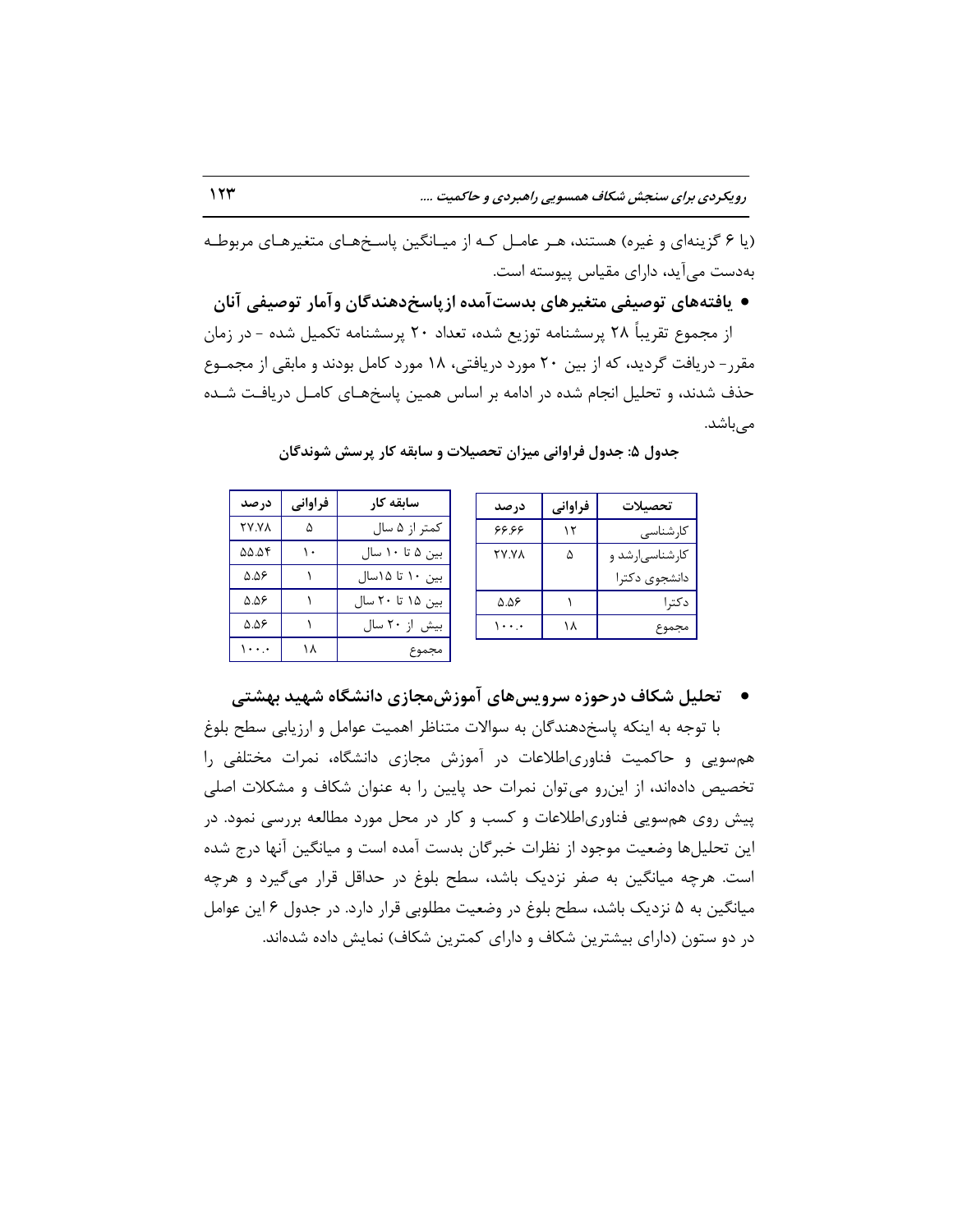| ميانگين     | عوامل (دارای شکاف کمتر تا مطلوب)       | ميانگين                       | عوامل (دارای شکاف بیشتر تا مطلوب)      |
|-------------|----------------------------------------|-------------------------------|----------------------------------------|
| ۳.۳۳        | سهم فناورىاطلاعات براى موفقيت اهداف    | ۲.۱۱                          | نوأوري و كارأفريني                     |
| ۳.۱۶        | سیستمهای پایه                          | ۲.۱۱                          | برنامه تاكتيكي فناورىاطلاعات           |
| ۲.۱۱        | شناخت فناوری اطلاعات از کسب و کار      | ۲.۱۱                          | معماري اطلاعات سازماني                 |
| ٣           | فرهنگ انجام بهبود مستمر                | $\mathsf{Y} \cdot \mathsf{Q}$ | مشاهده ارزش IT توسط کسبوکار            |
| ۲.۹۴        | مديريت سرمايه گذاري فناورياطلاعات      | $\mathsf{r}\cdot \mathsf{a}$  | سبک ارتباط و اعتماد                    |
| ۲.۹۴        | توانايي عملكرد بخشIT بمنظور واكنش/پاسخ | $Y \cdot \Delta$              | تعاملات همگانی (اجتماعی)               |
| ۲.۹۴        | نقش IT در برنامهریزی راهبردی کسبوکار   | $\mathbf{Y} \cdot \mathbf{Q}$ | سيستم مديريت كيفيت                     |
| <b>Y.AA</b> | أمادگي پذيرش تغييرات                   | $\mathsf{r}\cdot \mathsf{a}$  | استانداردهای IT و روشهای تحقق کیفیت    |
| <b>٢.٨٣</b> | مديريت برنامههاى فناورىاطلاعات         | $\mathsf{Y} \cdot \mathsf{Q}$ | حفظ و نظارت بر طرح مقابله با خطرپذیری  |
| ۲.۷۲        | مشاركت با حاميان، پشتيبانان يا رهبران  | ٢                             | شناخت كسبوكار از فناورىاطلاعات         |
| ۲۶۱         | همکاری پرسنل 1T و کسبوکار              | ٢                             | سیاست و چارچوب کنترل فناوری اطلاعات    |
| ۲۶۱         | فرهنگ داده و قواعد نگارش داده سازمان   | ٢                             | تمرکز بر مشتری                         |
| ۲۶۱         | کیفیت سنجی، نظارت و مرور               | ۱.۹۴                          | معیارهای استاندارد و سنجههای IT        |
| ۲.۵         | ارزیابی و بازنگری سرمایه گذاری در IT   | ۱.۹۴                          | سطح اختلال ناشي ازتغييرات كسبوكار و IT |
| ۲.۵         | برنامه راهبردى فناورىاطلاعات           | ۱.۹۴                          | ارزيابي عملكرد جارى                    |
| ۲.۵         | اعلام و ابلاغ اهداف و جهت گیری IT      | ۱.۹۴                          | ايجاد بافت خطرپذيري                    |
| ۲.۳۸        | شکل دهی به استانداردها                 | ۸۸. ۱                         | شماى طبقهبندى دادهها                   |
| ۲.۳۳        | مديريت سياستهاى فناورىاطلاعات          | ۱.۸۳                          | معیارهای استاندارد و سنجههای کسبوکار   |
| <b>7.TY</b> | كنترل و بودجهريزي                      | ۱.۸۳                          | معيارهاي متوازن كننده                  |
| ۲.۲۲        | مشارکت در سود و زیان، ریسکها و اهداف   | ۱.۸۳                          | توافق نامههاى سطح خدمات                |
| ۲.۲۲        | فرصتهای تغییر (چرخش) شغل               | ۱.۸۳                          | کانون قدرت IT در تصمیمهای مبتنی بر IT  |
| ۲.۱۶        | برنامهريزي راهبردي رسمي كسبوكار        | ۱.YY                          | مديريت ارزش فناورىاطلاعات              |
| ۲.۱۶        | نحوه و فرايند اولويتدهي به پروژهها     | ۱.۷۲                          | سبک و سهولت دسترسی                     |
| ۲.۱۶        | یادگیری سازمانی                        | ۱.۷۲                          | استانداردهای توسعه و اکتساب (مالکیت)   |
| ۲.۱۶        | روش الگوبرداري و شيوههاي تعيين معيار   | ۶۶ (                          | به اشتراکگذاری دانش                    |
| ۲.۱۶        | جذب و نگهداشت نیروهای مجرب و متخصص     | ۱۶۱                           | مدیریت یکپارچگی                        |
| ۲.۱۶        | اطلاع رساني درخصوص سياست واعلام آن     | ۵۵. ۱                         | شناسايي رويداد                         |
| ۲.۱۶        | بهبود مستمر                            | ۵. ۱                          | برأورد خطرپذيري                        |
| ۲.۱۶        | همسویی مدیریت ریسک IT و کسب و کار      | ۱.۴۴                          | واكنش به خطرات                         |
| ۲.۱۱        | برنامەريزى راھبردى رسمى IT             | ۱.۳۸                          | برنامههاى توسعه حرفهاى                 |
| ۲.۱۱        | کمیته راهبری و نظارت بر IT             | ۱.۳۸                          | خطرپذيريواحد IT وچارچوبنظارت داخلي     |
|             |                                        | ۱.۲۷                          | (فقدان) معماري يكپاچه                  |

جدول ۶: شکاف تا وضع مطلوب عوامل همسویی راهبردی و حاکمیت فناوریاطلاعات در حوزه آموزش مجازی دانشگاه بر اساس میانگین نظرات پرسششوندگان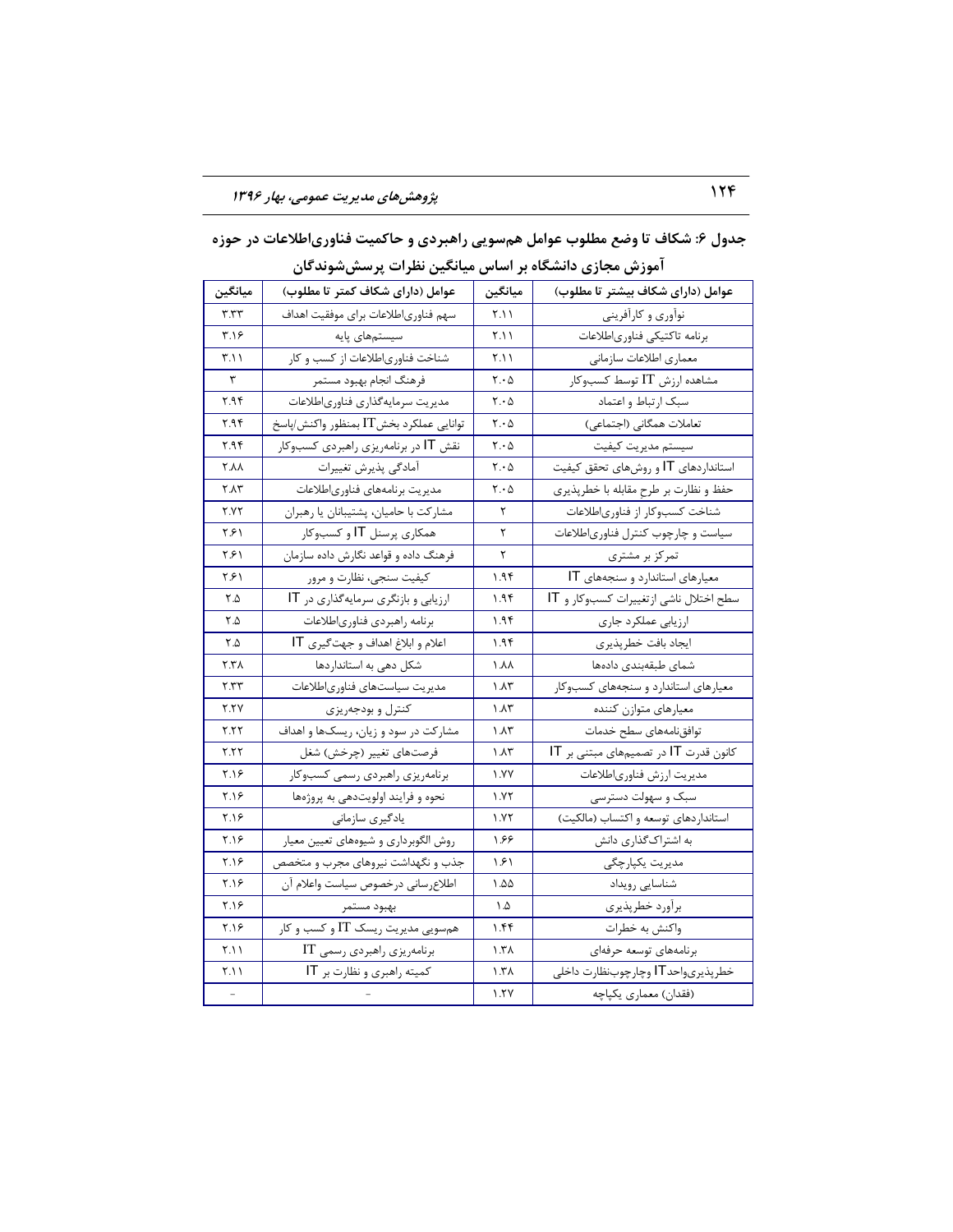شکل رادار برای نشان دادن اختلافهای مشاهده شده در ارزیابیها را می توان به صورت نمودار شکل ۴و۵ نشان داد. برای اینکه بتوان ارزیابی دقیقتری از متغیرهای دارای کمتـرین شکاف بدست آمده کسب نمـود، نمـودار رادار شـکل ۴ را بـرای متغیرهـای دارای بهتـرین میانگین (شکاف تا وضعیت مطلوب) ترسیم نمودهایم.



شکل ۴: نمودار رادار متغیرِهای دارای کمترین شکاف همسویی راهبردی (تا وضعیت مطلوب) از **زیسگاٌ پزسصضًوسگان )عًامل زارای تیطتزی میاوگیه تسست آمسٌ(**

نمودار شکل ۵ را نیز برای متغیرهای دارای بیشترین شکاف بر اسـاس میـانگین بدسـت آمده (وضعیت مطلوب) ترسیم نمودهایم. در این شکل کاملا واضح هست کـه چـه میـزان متغیرهـای "معمـاری یکپارچـه"، "خطرپـذیری فنـاوری اطلاعـات"، "برنامـههـای توسـعه حرفهای"، "واکنش به خطرات" و "برآورد خطرپذیری" چِه میزان تا وضعیت مطلـوب خـود فاصله و شكاف دارند و میبایست برنامهریزی دقیقتری برای رسیدن به موفقیت در كسب و كار آموزش مجازى روى آنها صورت داد.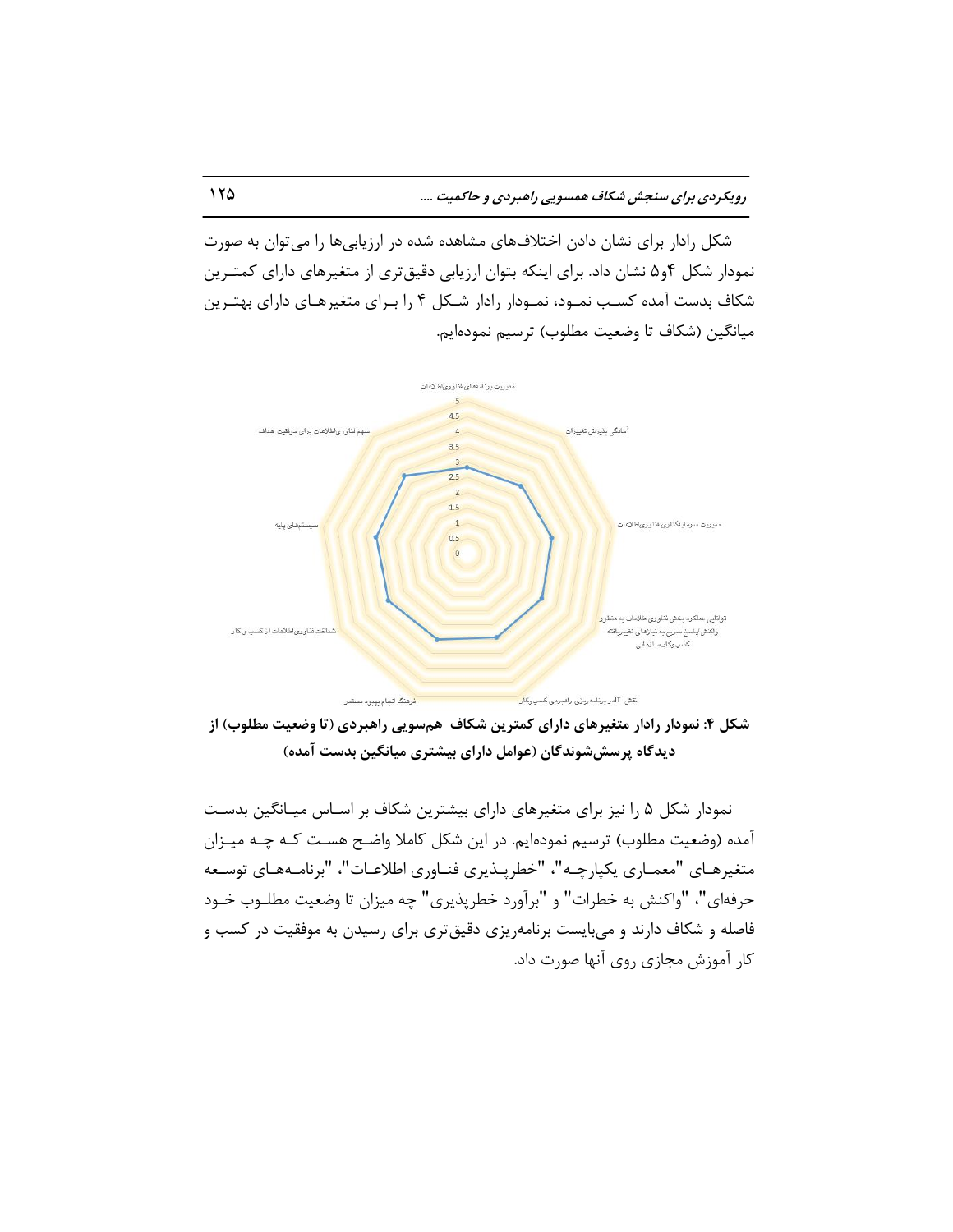

شکل ۵: نمودار رادار متغیرِهای دارای بیشترین شکاف همسویی راهبردی (تا وضعیت مطلوب) از **زیسگاٌ پزسصضًوسگان )عًامل زارای کمتزیه میاوگیه تسست آمسٌ(**

**وتیجٍگیزی**

آنچه که در این پژوهش مورد بررسی و مطالعه قرار گرفته است، ارزیابی و سنجش میزان همسویی فناوری اطلاعات و کسبوکار در حوزه سرویسهای آموزش مجازی دانشگاه شهید بهشتی با لحاظ کردن موضوع حاکمیت فناوریاطلاعات است. در این راستا قبل از هر چیز تعیین چارچوب و مدل مناسب برای سنجش مورد نیاز است. بدین منظور مدل مطرح هم سويي راهبردی ارتقاء یافته لوفتمن و چارچوب حاکمیت فناوری اطلاعات کوبیت با نظر خبرگان موضوع انتخاب و مورد توجه قرار گرفت. از آنجایی که در چارچوب کوبیت تنها یک دامنه به طور خاص به حوزه راهبردی مربوط می شد، لذا عوامل مناسب از چارچوب کوبیت استخراج شد و به مدل لوفتمن اضافه گردید و مورد پرسش قرار گرفت. بررسی نتایج نشان می۵هد که "بکارگیری مناسب، بجا و سهم فناوری اطلاعات" برای موفقیت رسیدن به اهداف و همچنین "طراحی وییادهسازی مناسب سیستمهای پایهای" در حوزه آموزش مجازی دانشگاه بهترین وضعیت را داشته و نمره مناسبی گرفتهاند و در مقابل "عدم توجه به خطرپذیری فناوریاطلاعات" و "عدم پیادهسازی یک چارچوب نظارت داخلی" و"عدم بکارگیری یک معماریسازمانی یکپارچه" برای کلیه فرآیندهای آموزش مجازی دانشگاه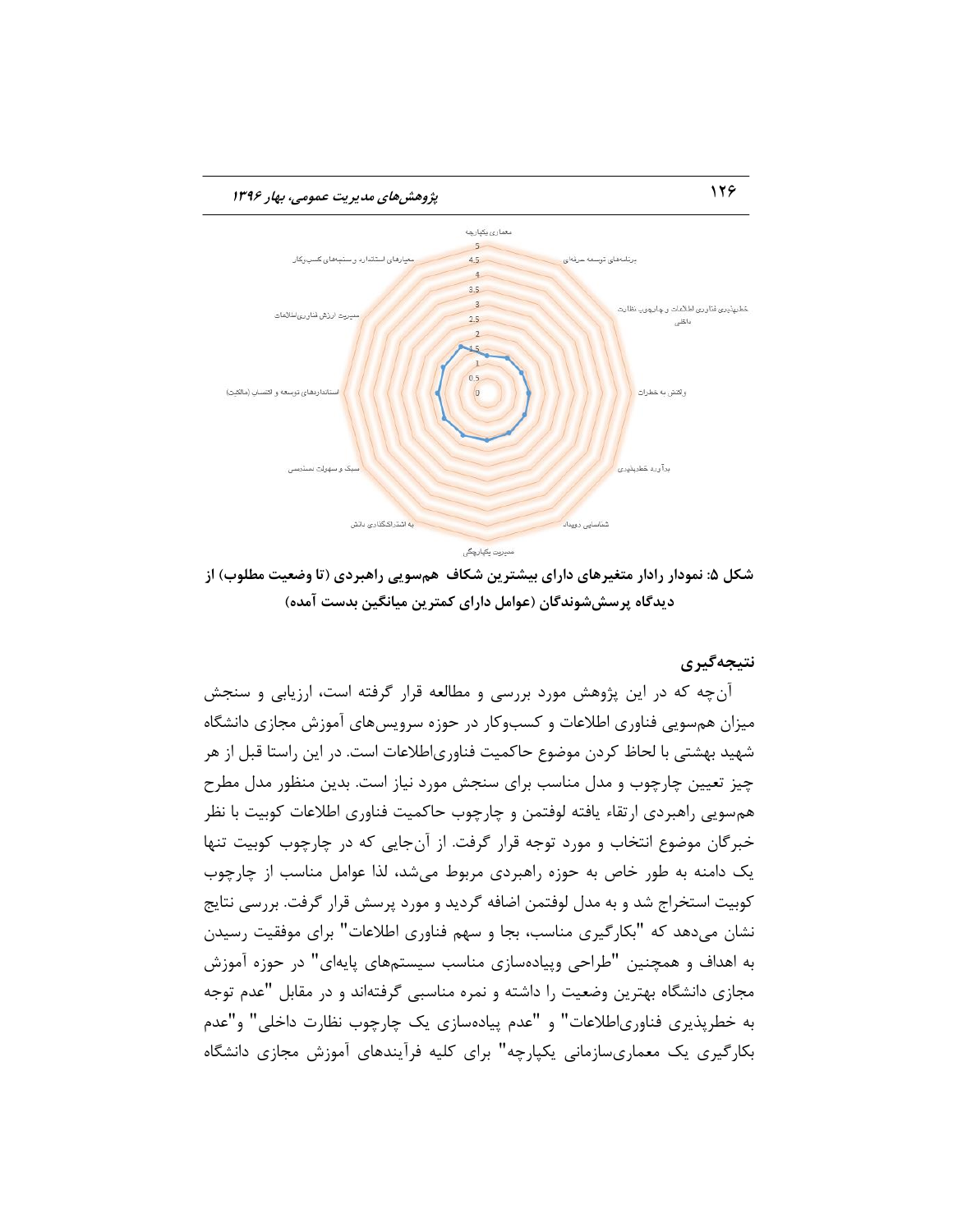جزو نقاط ضعف بودهاند و شکاف بیشتری تا وضع مطلوب دارند، که نیاز به برنامهریزی برای اصلاح آنها در دانشگاهها ضروری میباشد.

در پژوهش انجام شده از میان ساختارها، فرآیندها و مکانیزمهای رابطهای حاکمیت فناوریاطلاعات، به بررسی ساختار حاکمیت فناوریاطلاعات و همسویی راهبردی و همچنین ارتباط میان فرایندهای دامنه برنامهریزی و سازماندهی حاکمیت فناوری اطلاعات با هم سویی راهبردی پرداخته شد و با توجه به میانگین ۲.۳۸ که از نظرات خبرگان بدست آمده است، می توان گفت در وضعیت متوسطی قرار داشته است. با مطالعه نمودار راداری مربوطه میتوان دریافت که کدام زیر بخشها در حوزه آموزش مجازی بیشترین شکاف تا وضعیت مطلوب را دارند و نیاز به بازبینی مجدد و تقویت اساسی دارند و همچنین مشخص است کدام حوزهها کمترین شکاف را داشته و در وضعیت بهتری قرار دارند و نیاز به حفظ و نگهداری در راستای برنامهها را دارند.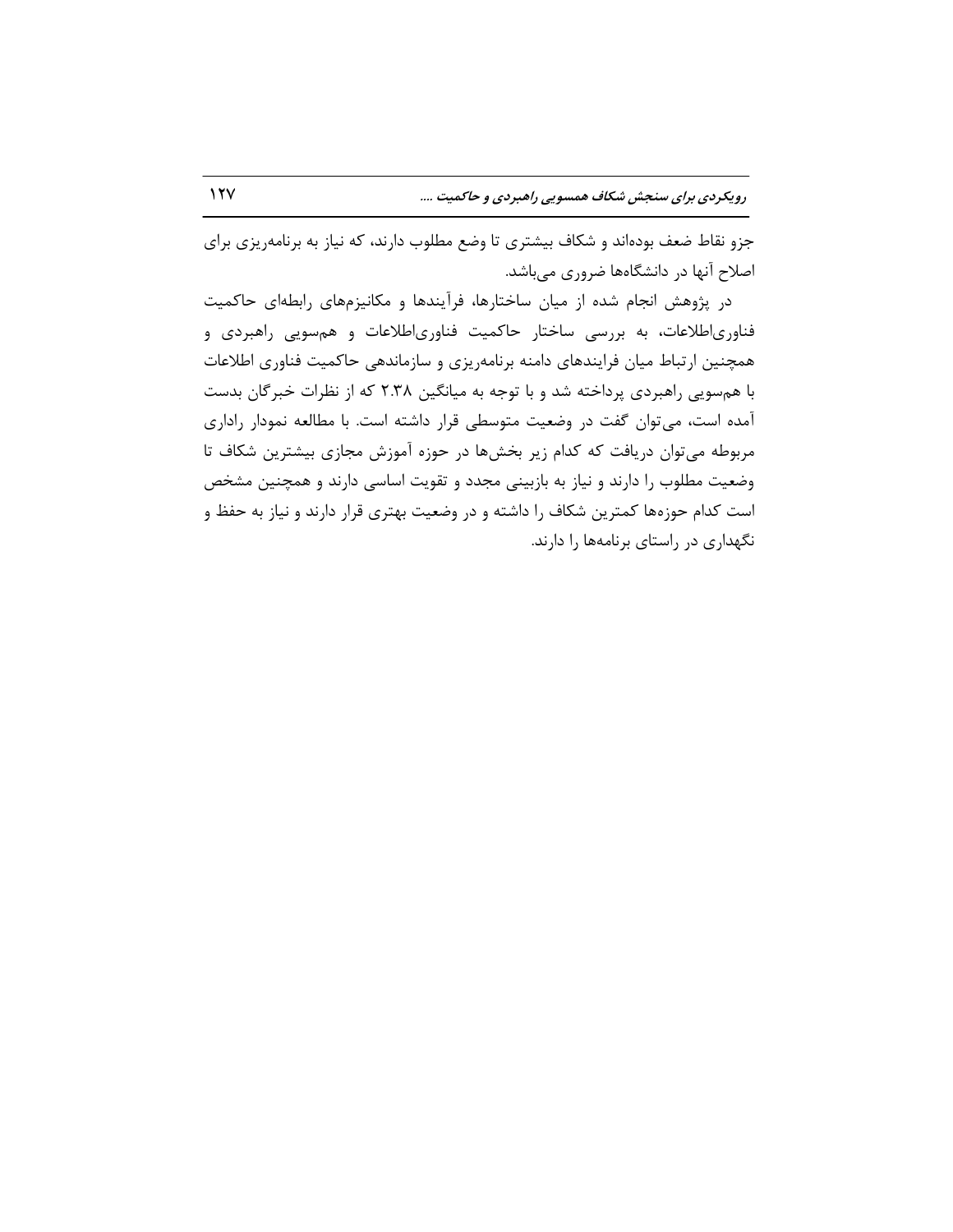### **References**

1-Avison, D., Jones, J., Powell, P., & Wilson, D. (2004). Using and validating the strategic alignment model. Strategic Information Systems, 13(1), 223-246.

2-Clarke, R. (1994). The Path of Development of Strategic Information Systems Theory. Retrieved 2016, from <http://www.rogerclarke.com/SOS/StratISTh.html>

3-Coltman, T., Tallon, P., Sharma, R., & Queiroz, M. (2015). Strategic IT alignment: twenty-five years on. Journal of Information Technology, 30(1), 91-100.

4-Group, C. (2015). IT Governance and Managed Services, Creating a win-win relationship. Retrieved 2016, from https://www.cgi.com/sites/default/files/white-papers/cgi-it-managedservices-and-governance-white-paper.pdf

5-Henderson, J., & Venkatraman, H. (1993). Strategic Alignment: Leveraging information technology for transforming organizations, IBM Systems Journal, Vol.32, No.1. Retrieved 2016, from http://ieeexplore.ieee.org/xpl/articleDetails.jsp?arnumber=5387398

6-HosseinBeik, S. et al. (2011). Combination IT strategic alignment IT Governance to Evaluate Strategic Aligment Maturity, Baku, Azerbayjan: IEEE  $5<sup>th</sup>$  International Conference on Application of Information and Communication Technology.

7-ITGI. (2007). Board Briefing on IT Governance, Second Edition. Retrieved 2016, from http:// www.isaca.org

8-Kazman, R., & Chen, H. (2002). Aligning Business Models, Business Archtectures, and IT Architectures. The Atchtect, 5(2).

9-Khaki, Gh. (2010), Research Method: A thesis Approach, Tehran: Baztab Publications. (In Persian)

10-Luftman, J., & Kempaiah, R. (2007). An update on Business-IT alignment: A line has been drawn. MIS Quarterly Executive, 6(3), 165- 177.

11-Manian, A., Moosakhani, M., Hassanzadeh, A., & Jami Pour, M. (2014). Designing a Maturity Model of KM Aligned with Business Strategies Using Meta Synthesis Method. Iranina Journal of Information Technology Management, 307-332. (In Persian)

12-Milbourne, L. (2016). Assessing Information Technology and Business Alignment in Local City Government, Doctoral Thesis, Walden University.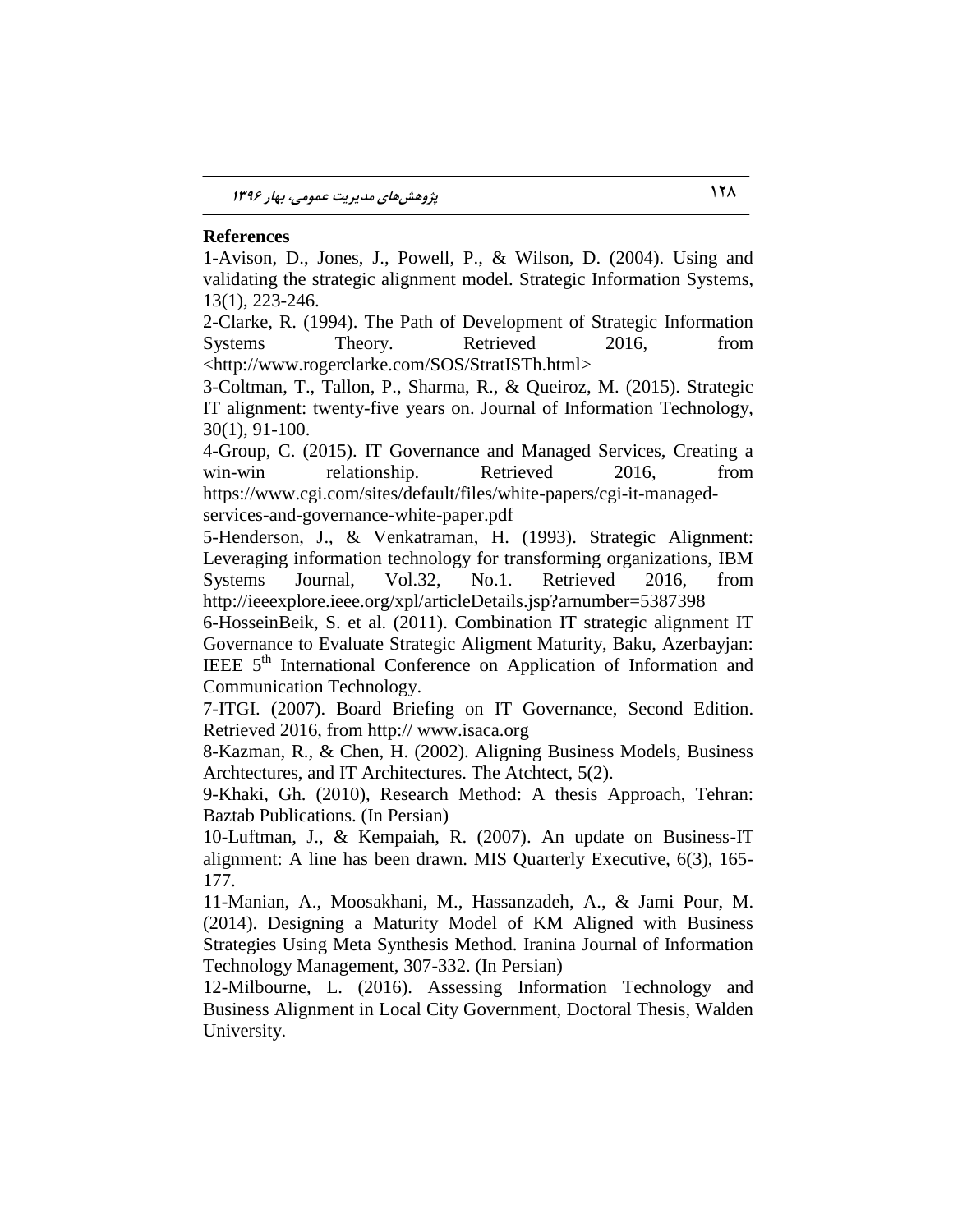13-Ramage Ed., B. &. (2009). Exploratory Essay. New York: The Allyn and Bacon Guide to Writing, 5th Edition. Retrieved 2016, from http://www.uwec.edu/Blugoldseminar/faculty/upload/Exploratory-Essay.pdf

14-Ronaghi, M. H., & Mahmoudi, J. (2015). The relationship between corporate governance and IT governance in public organizations. Journal of Information Technology Management, Vol. 7, No. 3, PP 615-634. (In Persian)

15-Taghva, M., & Hajizadeh, P. (2010). Measuring the Maturity of IT and Business Strategies Alignment in Organization: Case Study of SAIPA-Yadak Company. Information Science and Technology (Iranian Research Institute for science and technology), Vol. 25 No. 3, 481- 504.(In Persian)

16-Tallon, P. (2008). A Process-Oriented Perspective on the Alignment of Information Technology and Business Strategy. Management Information Systems, 24(3), 227–268.

17-Tallon, P., & Kraemer, K. (1999). A Process\_oriented Assessment of the Alignment of Information Systems and Business Strategy: Implications for IT Business Value. Fourth Americas Conference on Information Systems (AIS). Baltimore, Maryland.

18-Teo, T. &. (1997). Integration between business planning and information systems planning: an evolutionary contingency perspective. Management Information Systems, 14, 185-214.

19-Weill, P. B. (1998). Leveraging the New Infrastructure. Harvard Business School Press.

20-Yagoubi, N., Dehghani, M., Moghali, A., Vazifeh, Z. (2016), Strategic Alignment Approach and Balanced Maturity in Effective Implementation of Knowledge Management, Iranian Journal of General Management Research, Vol. 9, No. 25, PP 61-84. (In Persian)

21-Zarghami, S. (2014), Explanatory constructivist/realistic about the nature of science and its elements: the basis for reflection on science education, Iranian Journal Published by Ferdowsi University of Mashhad: Foundations of Education (Studies in Education & Psychology). PP 5-28. (In Persian)